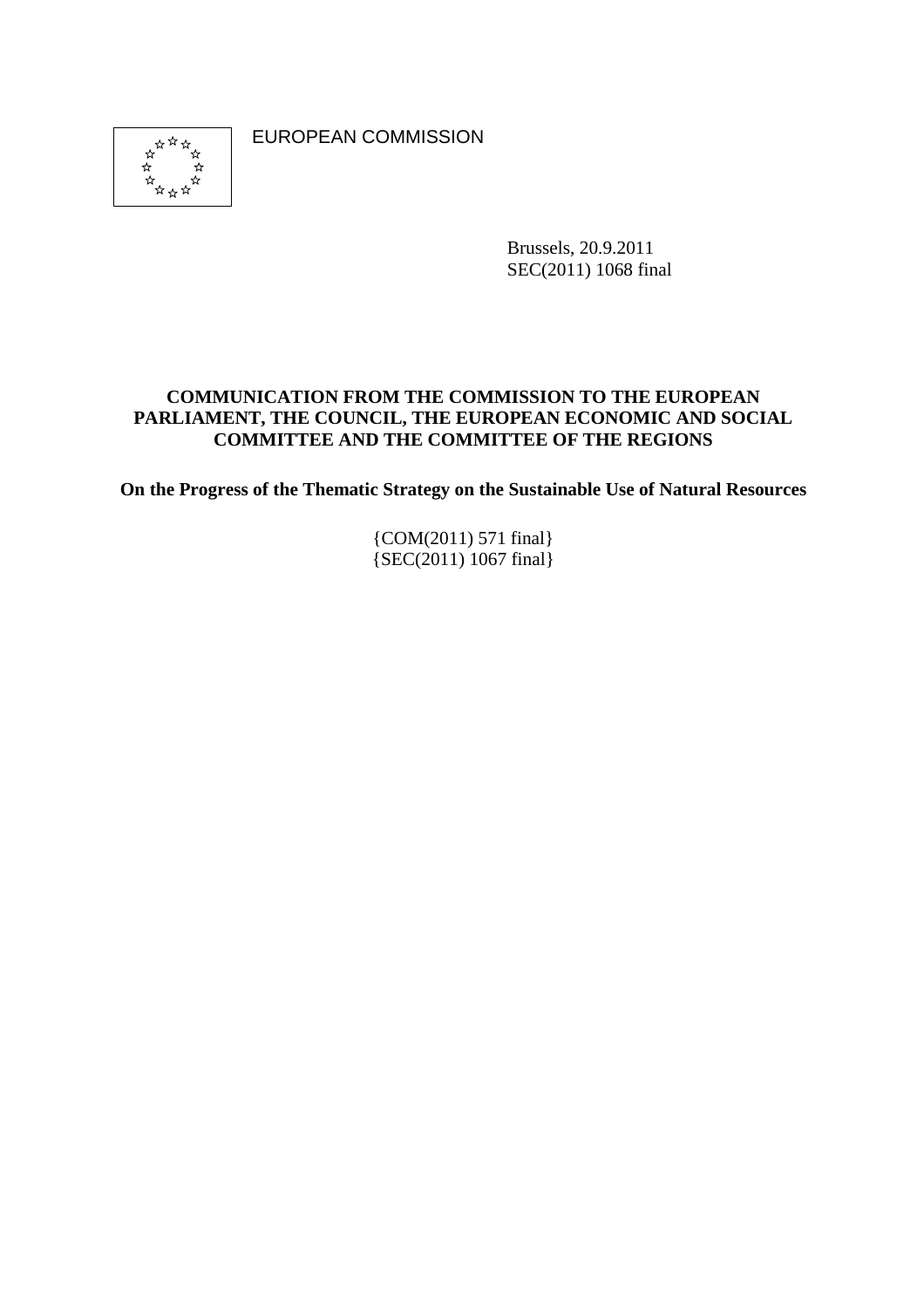## **1. INTRODUCTION**

On 21 December 2005 the Commission adopted its Communication "Thematic Strategy on the Sustainable Use of Natural Resources<sup>"1</sup> (hereafter referred to as the Resource Strategy) in response to the growing evidence that the intensive use of world's resources is putting increasing pressure on the planet, and that the current patterns of resource use are threatening our future prosperity. This document is a progress report on the implementation of that Strategy. The lessons learnt from this anlysis have been fed in to the new Roadmap for a Resource Efficient Europe, that is published at the same time.

The need to address the challenge of the unsustainable use of natural resources, within and outside of the EU, had been recognised before in several high level policy documents. The Sixth Environment Action Programme<sup>2</sup> included the sustainable use and management of resources as one of the priority areas for action and foresaw the development of *a thematic*  strategy on natural resources. The Lisbon Strategy<sup>3</sup> and the EU Sustainable Development Strategy<sup>4</sup> reiterated the need for more efficient use of resources to ensure sustainable growth in the future.

The Resource Strategy defined the broad meaning of natural resources as encompassing all raw materials including minerals, biomass and biological resources; environmental media such as air, water and soil; flow resources such as wind, geothermal, tidal and solar energy; and space (land). The Strategy recognised that the environmental impacts of resource use are distributed along the value chains of those resources, often occurring far from where these resources are finally consumed. Therefore the Resource Strategy emphasised the need to take into account the life-cycle and global perspective when tackling unsustainable use of natural resources.

The overall objective of the Resource Strategy was to reduce the negative environmental impacts generated by the use of natural resources in a growing economy. This is a dual objective which requires: (1) to decouple the use of a resource from its driver (that is, economic growth), thus improving resource productivity and; (2) to decouple the environmental impacts from their related resource use, also expressed as resource specific impacts. For renewable resources this also means staying below the threshold of overexploitation. The achievement of this dual objective would mean improving eco-efficiency, or resource efficiency.

In order to reach this overall objective, the Resource Strategy set the following operational objectives:

- improving our understanding and knowledge of European resource use, its negative environmental impact and significance in the EU and globally;
- developing tools to monitor and report progress in the EU, Member States and economic sectors;

<sup>1</sup> COM(2005) 670.

<sup>2</sup> Decision 1600/2002/EC

<sup>3</sup>  $\frac{3}{4}$  http://www.consilium.europa.eu/ueDocs/cms\_Data/docs/pressData/en/ec/00100-r1.en0.htm

COM(2001) 264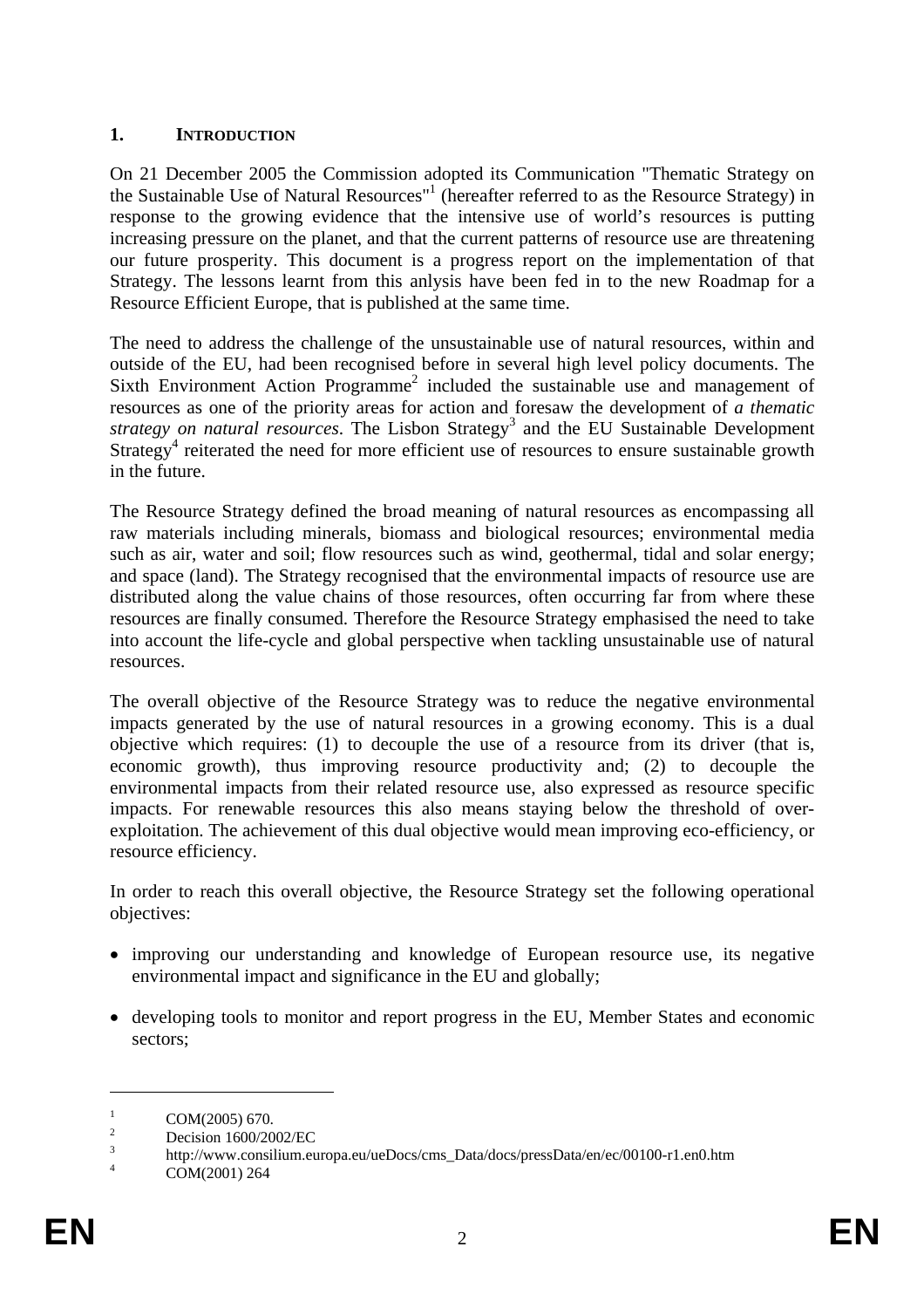- promoting the application of strategic approaches and processes both in economic sectors and in the Member States and encourage them to develop related plans and programmes, and;
- raising awareness among stakeholders and citizens of the significant negative environmental impact of resource use.

The Resource Strategy aimed at enabling knowledge of resource use in the economy to be brought together quicker and more easily. This would facilitate the identification of the most serious environmental impacts and the measures to mitigate them. It called for a strengthening of the resource use dimension in existing polices as well as for the development of new initiatives to integrate life cycle thinking in policy formulation, setting the time horizon for this process in 25 years. The Resource Strategy explicitly avoided setting quantitative targets as the level of knowledge and data available at the time was not sufficient to develop suitable indicators and targets.

This report will evaluate to what extent the objectives of the Resource Strategies have been met so far: Firstly, it will analyse how the strategic approach, objectives and principles of the Strategy were integrated into policies at EU, Member State and at international levels. Secondly, it will evaluate the status in the implementation of the specific actions proposed in the Strategy. Finally the report will provide recommendations for further action.

The concept of sustainable use of natural resources attained a new level of strategic importance recently. Resource efficiency was recognised as critical for further economic development in the EU and became a focus of one of the seven flagship initiatives within the Europe 2020 Strategy<sup>5</sup>. This Strategy aims to support the shift towards a resource efficient and low-carbon economy and decouple economic growth from resource and energy use. It stresses how resource efficiency will prevent environmental degradation, biodiversity loss and unsustainable use of resources. The communication **A resource-efficient Europe – Flagship initiative under the Europe 2020 Strategy**<sup>6</sup> sets out a framework to ensure that policies in all relevant areas produce results on resource efficiency, with the actions set out in the **Roadmap for a Resource Efficient Europe**. It explains how the focus on resource efficiency in policy making is both a necessity and an opportunity for the EU. It argues that coordinated action across a wide range of policy areas is necessary because of potential synergies and trade offs and that the action has to be taken now due to long lead-times for systemic changes. It also emphasises the need for a move towards resource efficient consumption. This paper, which is effectively and analysis on the Thematic Strategy on the Sustainable Use of Natural Resources, has been used to inform the Roadmap.

#### **2. PROGRESS IN THE INTEGRATION OF THE RESOURCE STRATEGY'S APPROACH AND OBJECTIVES INTO OTHER POLICIES**

With its 25 years time horizon and its broad approach, the Resource Strategy aimed to ensure that relevant sectoral policies encourage sustainable use of natural resources. The strategy is set as a framework, which lays down principles and concepts to be integrated in or strengthened in existing policies and used as guidance for emergning and future initiatives.

<u>.</u>

<sup>5</sup> COM(2010) 2020

<sup>6</sup> COM(2011) 21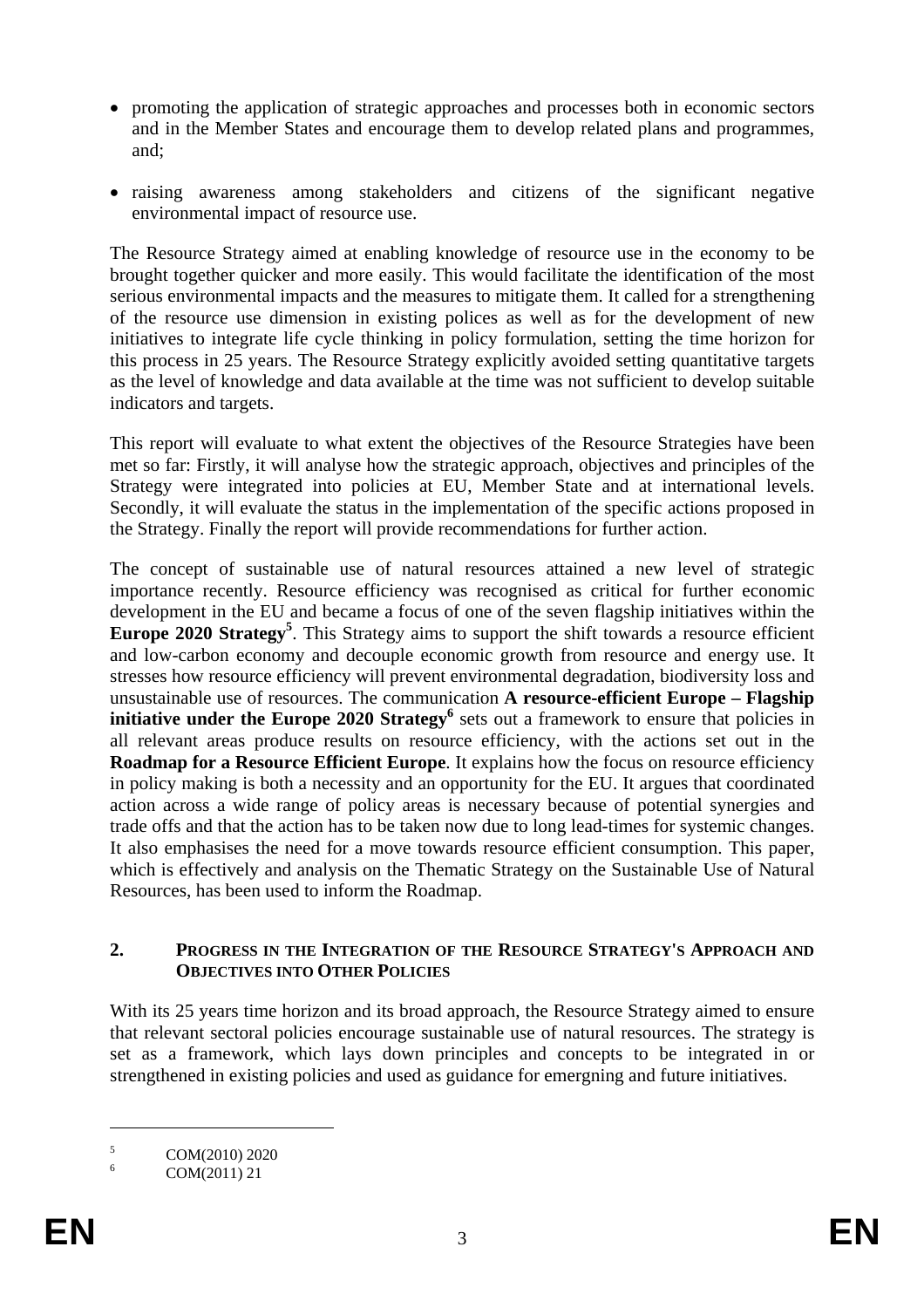Six years after its adoption, the Resource Strategy's objectives and concepts<sup>7</sup> are embedded in many policy initiatives. These initiatives within the EU include transversal ones but also cover specific resources and sectors, and both demand and supply aspects. Examples of this are given in annex II, together with interesting initiatives outside the EU.

It can be concluded that the objectives and concepts presented for the first time in the Resource Strategy back in 2005 have later on been referred to in EU policies, however these rarely deal with the full set of concepts proposed by the Resource Strastegy. Even though resource efficiency and decoupling are mentioned as such, it is often with only the competitiveness aspect in mind while less attention is given to the related environmental impacts. Moreover, although the Resource Strategy highlights the importance of the international dimension, the increasing import of resources and their related environmental impacts outside Europe was not sufficiently addressed in EU policies.

### **3. STATE OF IMPLEMENTATION OF THE SPECIFIC INITIATIVES INCLUDED IN THE RESOURCE STRATEGY**

## **3.1. TO DEVELOP A DATA CENTRE ON NATURAL RESOURCES**

The Resource Strategy called to set up "a Data Centre for policy-makers to enhance and improve the knowledge base on resource use and its environmental impacts". Information is often not readily accessible in a usable form for policymakers and a central service is needed to act as an "information hub" bringing together all available, relevant information, to monitor and analyse it and to provide policy-relevant information to decision makers.

From the launch of the Resource Strategy, it was decided that ESTAT would act as the Data Centre for natural resources, jointly with the Data Centres for products and waste, covering the whole life-cycle<sup>8</sup>, in collaboration with DG Environment, the Joint Research Centre (JRC) and the European Environment Agency (EEA).

The main achievements to date are the following

- (1) Improved information flow and increasing cooperation between the different partners of the Data Centre;
- (2) Pulling together existing basic data on the use of natural resources and its associated environmental pressures including socio-economic driving factors and providing access to this information to the public, through a web-based information system<sup>9</sup>. The general purpose is to provide access to existing basic data at Eurostat and external international institutions such as OECD, IEA, FAO and EEA.

<u>.</u>

<sup>7</sup> Sustainable use of natural resources, decoupling, eco-efficiency, life cycle thinking  $\frac{8}{3}$ 

Through a collaboration agreement of three Services of the European Commission (DG ENV, DG ESTAT, DG JRC) and the European Environment Agency (EEA), in total ten Data Centres were established, as follows: EEA acts as Data Centre for air, climate change, water, biodiversity and land use; JRC acts as Data Centre for soil and forestry; ESTAT (unit "Environmental Statistics and [Accounts"\) acts as the Data Centre for waste, natural resources and products](http://epp.eurostat.ec.europa.eu/statistics_explained/index.php/Environmental_Data_Centre _on_Natural_Resources_and_Products) 9

http://epp.eurostat.ec.europa.eu/statistics\_explained/index.php/Environmental\_Data\_Centre [\\_on\\_Natural\\_Resources\\_and\\_Products](http://epp.eurostat.ec.europa.eu/statistics_explained/index.php/Environmental_Data_Centre _on_Natural_Resources_and_Products)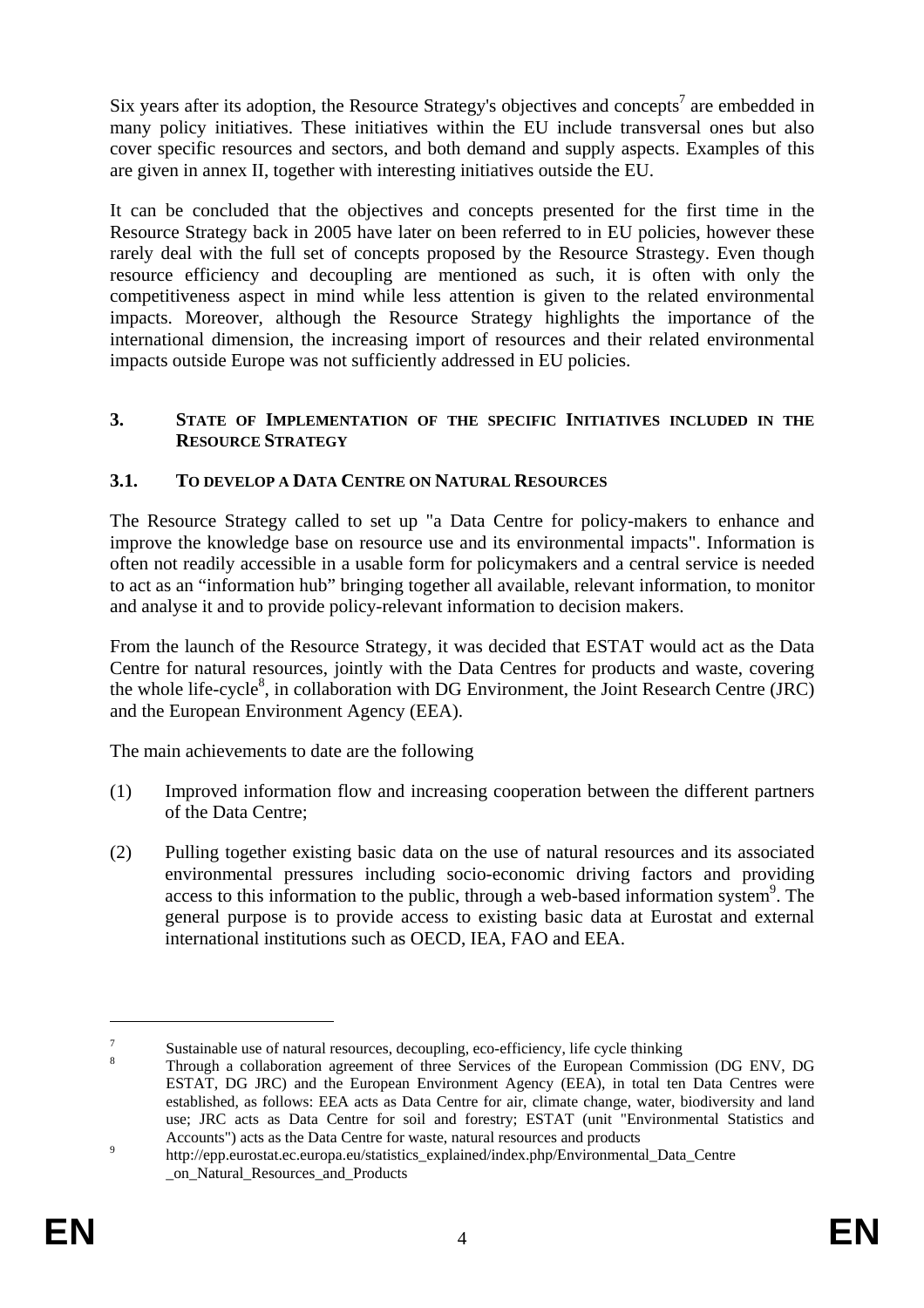- (3) The "information hub<sup>10</sup>", a network of internal and external experts and institutes providing answers on specific, policy relevant question to key users like DG Environment and other EU bodies on a short term basis;.
- (4) A clear framework for indicators' development, encompassing different environmental impacts at various stages over the life-cycle (see 3.2. in this report on "To develop indicators for measuring progress"). The Resource Strategy moreover implied an extra policy demand for the provision of life cycle assessment data and methodology and, hence, further pushed for the development of Life Cycle Assessment data, originally conceived as an output of the Integrated Product Policy initiative. A database was developed and established by JRC and is supporting ongoing work at the Data Centre on indicator development.

Despite the above mentioned progress, the translation of knowledge development into policy information can be further improved, as can the knowledge on environmental impacts throughout the life-cycle.

## **3.2. TO DEVELOP INDICATORS FOR MEASURING PROGRESS**

The Resource Strategy expressed the aim of having a headline indicator for environmental impacts that could be compared with GDP. Such an indicator should measure the decoupling of environmental impacts from economic growth. Further indicators are needed to measure progress in achieving the Resource Strategy's operational objectives, to steer the focus on those resources whose uses cause the most significant environmental impacts, and to enable the possibility of setting quantitative targets.

Measuring specific resource streams is in principle not difficult but measuring environmental impact is complex. Work is ongoing by DG Environment<sup>11</sup>, Eurostat, JRC<sup>12</sup> and EEA<sup>13</sup> but this has not yet resulted in a recommended set of headline indicators. In general, a major challenge is to translate a large set of data into one single value for environmental pressure or impact and no indicator so far appears to be the ideal decoupling indicator. The assessments have in particular been focusing on the Environmentally-weighted Material Consumption and the Ecological Footprint (see further on Annex III) but also on the potential of complementing these two with Human Appropriation of Net Primary Production and Land and Ecosystem Accounts in a very small indicator set.

At present, there are two streams of ongoing development work. One is exploring a set of consumption based – footprint like – indicators on land, materials, water and carbon/energy. This highlights the most important areas of resource efficiency and it points to the dependency of EU economy on directly and indirectly imported resources. Data sets are however not yet complete. An on-going study on the Assessment of resource efficiency indicators and targets<sup>14</sup> is investigating the feasibility of various options and should be ready to present results early 2012.

 $10$  http://www.eu-smr.eu/infohub/

[http://ec.europa.eu/environment/natres/studies.htm;](http://ec.europa.eu/environment/natres/studies.htm) In particular:

http://ec.europa.eu/environment/natres/pdf/footprint.pdf.<br>
In particular the development of "Life Cycle Thinking and Assessment"

<sup>(</sup>http://lct.jrc.ec.europa.eu/assessment ), by the JRC in close coordination with ESTAT. 13 http://www.eea.europa.eu/themes 14 http://resource-indicators.eu-smr.eu/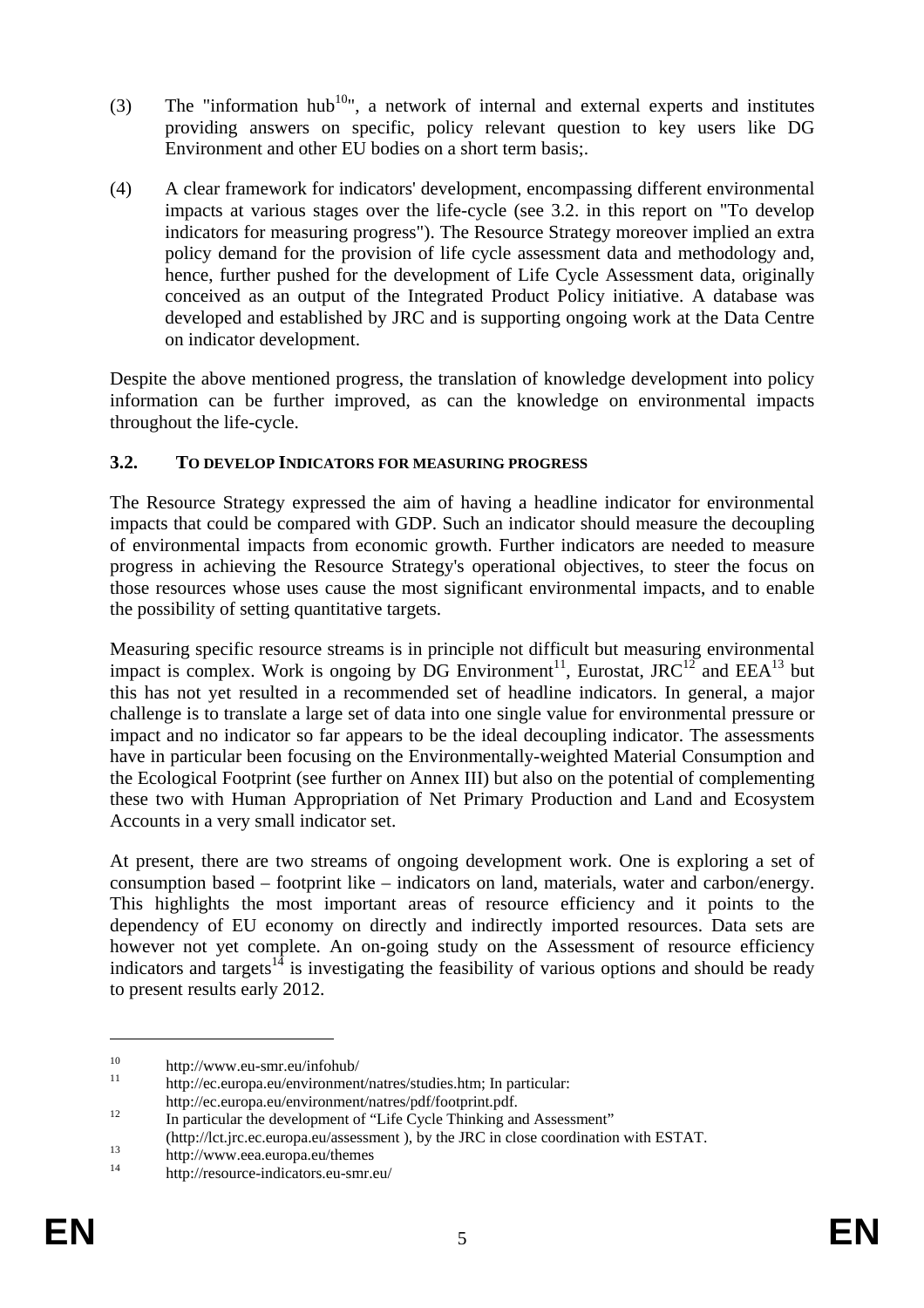The other line of work, also consumption based, is conducted by JRC, which is working to establish aggregated indicators on 8 to 10 environmental impact categories based on life cycle analysis data for the full production and consumption chains. The coherent framework of indicators includes eco-efficiency/decoupling indicators, basket of products indicators and waste management indicators. This work should deliver first pilot results by the end of 2011. Such indicators can be related to GDP or to the value added of a given sector and, thereby, can provide an indication on eco-efficiency, as requested by the Resource Strategy.

## **3.3. TO DEVELOP EU APPROACHES AND STRUCTURES FOR RESOURCE EFFICIENCY**

The Resource Strategy foresaw to set up a High-Level Forum to facilitate the development of national measures by identifying actions to promote, exchange best practices and to provide assistance to Member States. As a preliminary phase, the Resource Strategy recommended Member States to develop their own measures and programmes to achieve a sustainable use of natural resources.

Very few countries take an integrated approach and have a dedicated strategic policy document for resource efficiency. Instead, some broad economy-wide types of strategies or action plans commonly include references to resource efficiency and sustainable material management taking different forms such as, for example: national sustainable development strategies, national environmental strategies/action plans, sustainable consumption and production action plans, raw materials plans and strategies, strategies and plans related to climate change and economic reform programmes. It rarely features in national industrial competitiveness policies.

Strategic objectives for resource efficiency tend to be fairly general, often referring to sustainable use of natural resources, improving energy or resource efficiency, increasing waste prevention and recycling, reducing the use of energy and water but also improving water quality and protecting biodiversity. There are few examples of absolute targets of resources used, however some aim at increasing resource/material productivity with a certain factor. Only Sweden has strategic objectives related to reducing the global environmental impacts of national consumption but the Netherlands has objectives reflecting the environmental imapct embodied in trade. There is a general lack of concrete targets, which makes progress monitoring difficult in the long term. Existing ones are most common in the areas of waste, energy, GHG emissions, water use and land use for organic farming. Many of those are driven by EU requirements but also local conditions can act as drivers. Linked to this, indicators in place mainly deal with material use, waste, energy use, water and land use. Indicators taking into account pressures embedded in imported goods are rare and no country seem to have indicators on the environmental impacts from resource use.

More specifically, the energy and waste management/recycling sectors take the sustainable material management/ resource efficiency aspects more systematically into account in their policies. The public sector (in the context of Green Public Procurement), building and construction, water management, transport and food are other policy/consumption areas in which resource efficiency often features and have objectives or even targets set in several Member States. These objectives aim in most cases at improving technological efficiency rather than addressing consumption by managing demand.

Several Member States have deployed awareness raising initiatives to promote a more sustainable use of resources. However, setting up and implementing policies is a much more challenging task and experiences at Member State level often show that there is no clear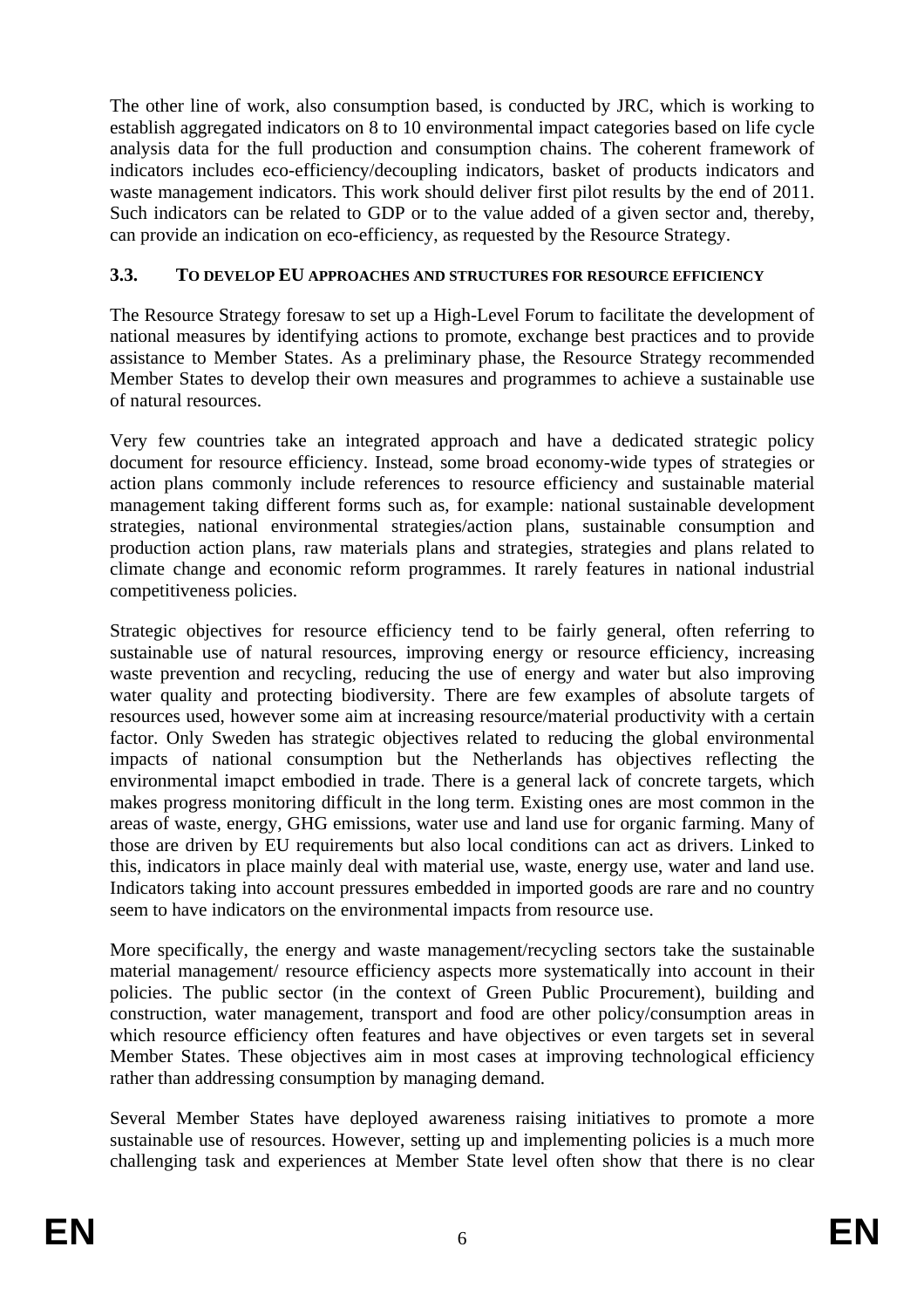definition or understanding of the resource concept and it is sometimes reduced to materials only. Varying ministries are often involved without any coordinated work and, as a consequence, frameworks for national action tend to be dispersed, with overlapping and unclear responsibilities.

The EEA has recently conducted a survey of resource efficiency policies in EEA members and cooperating countries. Preliminary, the analysis concludes that Member states have a need to know how to best integrate resource efficiency into other policies, on policy implementation and effectiveness evaluation, how to work with strategic objectives, setting targets and measuring progress and how to use market based instruments in order to give the right price signals. Such instruments or measures are being used in certain countries, which often have positive experiences to share. After an initial period in growing understanding and starting implementation, the Commission considers that the moment is ripe for the establishment of the High-Level Forum foreseen in the Strategy. Among other tasks, the High Level Forum should provide assistance to Member States, by identifying actions to promote the exchange best practices and facilitating the development of further national measures. Annex I to this report presents a summary of important initiatives at Member State level.

### **3.4. INTERNATIONAL PANEL FOR SUSTAINABLE RESOURCE MANAGEMENT**

The "Resource Panel"<sup>15</sup> was set up in 2007 under the auspices of the United Nations Environment Programme (UNEP) to provide authoritative and independent advice to decision makers globally, as called for by the Resource Strategy.

Its members  $16$ <sub>are recognised, leading experts in their field with good geographic coverage</sub> and discipline balance. The expansion of the panel, to include even more countries, is an ongoing process. The Panel is supervised by a Steering Committee, which covers more then 20 countries and organisations coming from both the developed and developing world. The European Commission is a major contributor to the Panel and co-chairs its Steering Committee.

The Panel conducts policy relevant assessments, focussing on areas with significant environmental impact but at the same time with possibilities for substantial improvements. It has so far finalised and published five reports, *"Assessing the environmental impact of consumption and production – Priority products and materials"17, "Assessing Biofuels", "Metal stocks in society", "Decoupling the use of natural resources and environmental impacts from economic activity: Scoping the challenges"* and *"Recycling rates of metals: A status report"*. To measure the impact of the Panel's work, it will suffice to say that the first report has been down-loaded over half a million times already since its publication in June 2010.

A recent independent evaluation of the Panel's work with the first three reports concluded that the reports were outstanding, have been produced in an independent way and are highly policy relevant. The evaluation however also expressed an important concern, that of the necessity to better translate the reports into policy relevant outcomes such as policy measures. Outputs of the Panel's work must be more widely used as policy recommendations, be better disseminated and with a stronger involvement of governments and other stakeholders. The

<sup>&</sup>lt;sup>15</sup> http://www.unep.fr/scp/rpanel/ http:-NaturalResources.pdf<br>
<sup>16</sup> http://www.unep.fr/scp/rpanel/members.htm<br>
<sup>17</sup> http://www.unep.fr/scp/con/muhications/datails.con<sup>2:4</sup>

<sup>17</sup> http://www.uneptie.org/scp/publications/details.asp?id=WEB/0165/PA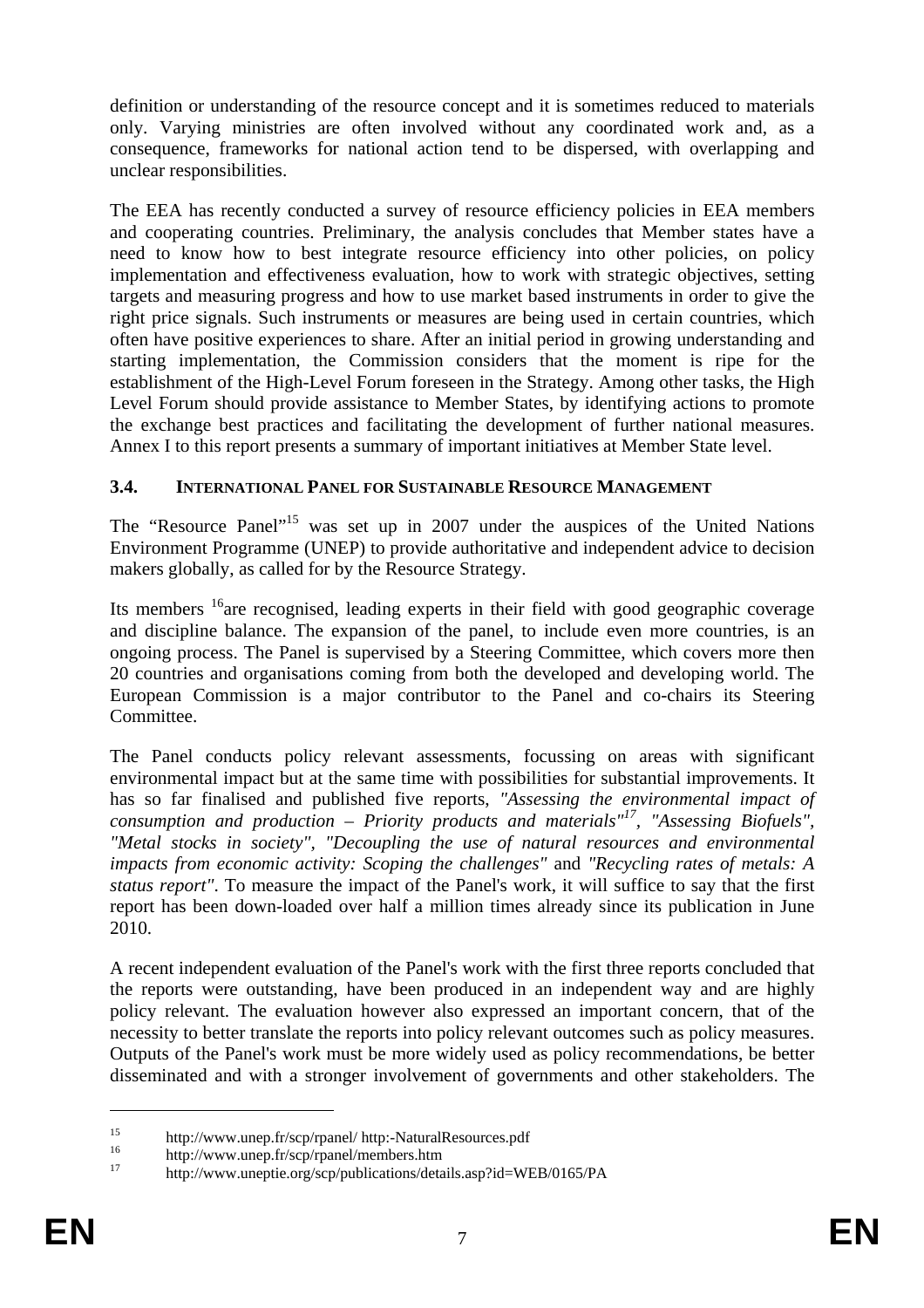Commission will use its steering role in the Panel to implement this recommendation and to further enhance the policy relevance of the Panel's work, in particular, the set of recommendations drawn up in its different reports. It needs to be assessed if the endorsement of reports by Member States<sup>18</sup> would be desirable.

The foundation is clearly laid for important assessment reports that will be valuable for the future development of policy in EU and beyond. In future, the Panel will not only look at relevant resources as such but also take the perspective of the services or functions that the resource use delivers. Topics to be addressed during 2012 and 2013 will include "Decoupling (Technology and Policy)", "Metals" (covering a wide range of aspects such as environmental impact of metals over the life cycle, geological stock, recycling opportunities and technologies, demand scenarios and policy options), "Water Efficiency", "Sustainable management of land and soil resources", "Low-carbon technologies and their impact on environment and resource use", "Translocation of environmental impacts through Trade" and "Decoupling in urbanization".

## **4. RECOMMENDATIONS FOR FURTHER ACTION**

The trends in the natural resource use show that the use of resources remains intensive and it continues to cause global environmental pressures that undermine the basic supportive functions of the environment. Despite certain achievements in resource productivity and reduction of resource specific environmental impacts within the EU, there is clearly a need for continuous improvement in both these aspects of resource efficiency. The rationale for a strategic guidance at EU level remains.

The continuous need for a comprehensive and strategic approach is supported further by the fact that many resources used and consumed in Europe come from third countries and have significant amount of embedded impacts affecting the resource base and the environment in those countries. These indirect impacts of the domestic resource use, the dependency of the EU on imported resources and growing competition for available resources make the need for an effective resource efficiency policy more important than ever.

The analysis of policies related to resource use at EU and Member State level showed that the policy responses driven by the Resource Strategy had been fragmented and incoherent. Only a few countries have a dedicated strategic document on resources. Resource related policies had often limited scope and focused on a particular resource, usually waste. Policies sometimes lacked clear objectives and effective measures to increase resource productivity or address the associated environmental impacts. Market based instruments were not considered or used to their full potential. It could be concluded that the Resource Strategy should be complemented by a more detailed guidance from the Commission that would facilitate the development of comprehensive and effective policies both at EU and Member State level.

This need was recognised by the EU 2020 Strategy and the flagship initiative "A Resource-Efficient Europe" which sets out a framework for future polices related to resource efficiency. The initiative emphasised the economic dimension and the need to build synergies in order to create new opportunities for economic growth while reducing resource use. It identified the main resources and policy areas where resource efficiency needs to be integrated. It also

<u>.</u>

<sup>&</sup>lt;sup>18</sup> Such as is the case for the Intergovernmental Panel on Climate Change and the Intergovernmental Platform on Biodiversity and Ecosystem Services.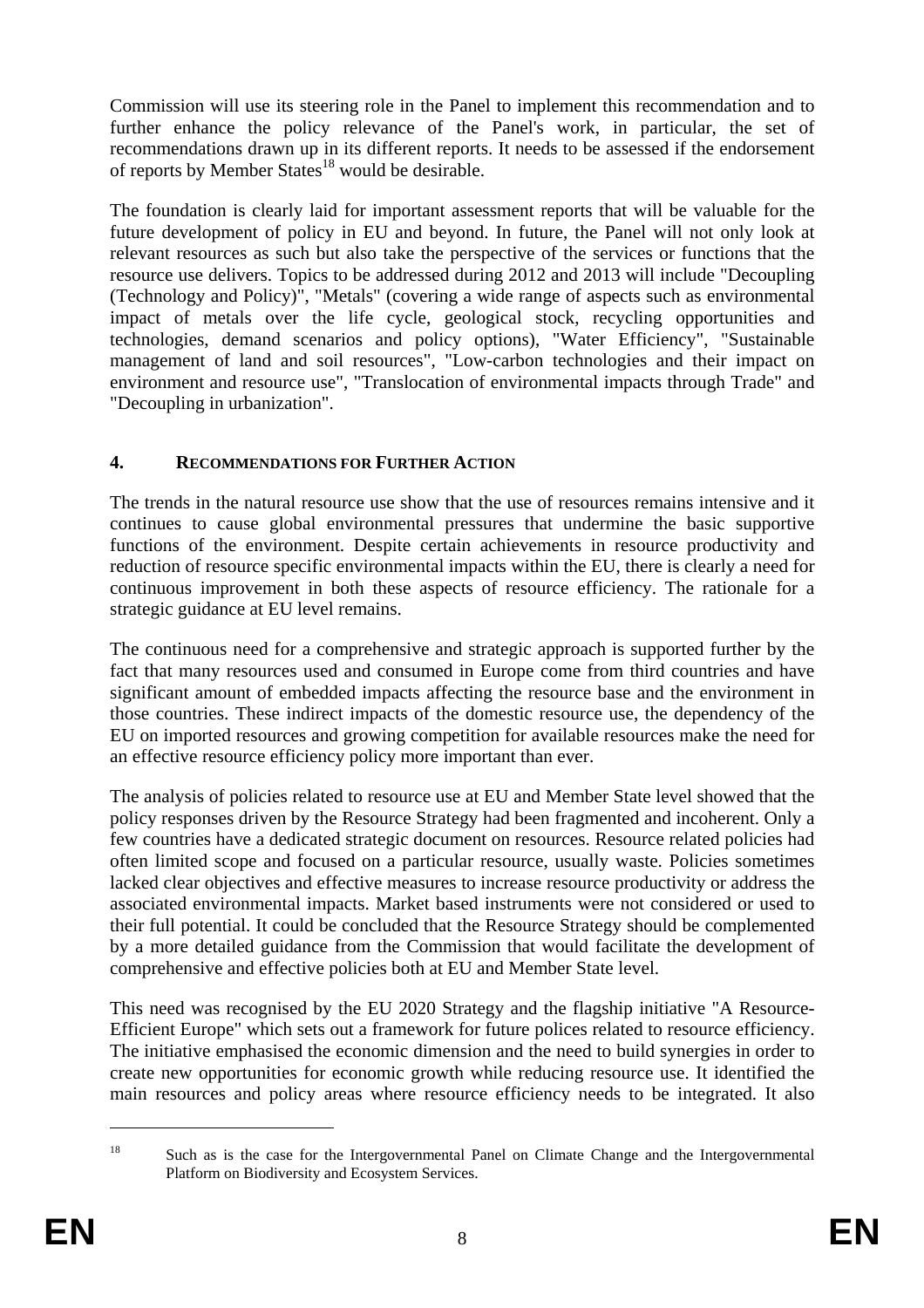foresees a mix of policy instruments including market based instruments, stimulation of innovation and addressing the consumer demand. In line with the Resource Strategy the flagship initiative also recognises the need to further build the knowledge on the resource use and associated environmental impacts as well as on an effective policy response. Global aspects and the need to deepen international cooperation on resource efficiency are recognised as well.

The flagship initiative is followed up with the "Roadmap for a Resource Efficient Europe", published alongside this document. It paves the way to specific delivering initiatives such as those included in Annex 1 of the flagship and others that may follow in 2012 and beyond, the Roadmap proposes actions aimed at increased resource productivity and reduction of environmental impacts.

The EU Resource Efficiency policy as defined in the three policy documents mentioned above – The EU 2020 Strategy, the flagship initiative "A Resource-Efficient Europe" and the Roadmap for a Resource-Efficient Europe - provide a comprehensive strategic framework for sustainable use of natural resources for the EU and for Member States. This policy will supersede the Resource Strategy. There will be no added value in maintaining a parallel strategic track on the same policy subject.

The Roadmap for a Resource Efficient Europe, which this document complements, as well as the implementing actions which will follow, has taken into account the following lessons learned from the implementation of the Resource Strategy:

- General integration of the main concepts of the resource strategy into public policies should be fostered, in transversal and sector specific policies;
- The role of national policies should be further enhanced. Some Member States have exemplary measures in place but many are still lagging behind. Sharing of best practice will be essential. A High-Level Forum or similar structure could facilitate this process.
- The reports prepared by the Resource Panel should be more widely used as policy recommendations and should see a stronger involvement of governments and other stakeholders.
- Quantitative targets should be set once data and indicators could back up such a process. Setting targets on resource use or related environmental impacts is a complex matter and there are few examples of this on national level.
- The use of market-based instruments in managing natural resources is particularly important in order to give correct price signals to economic operators.
- Priority resources should be identified and addressed by specific and more detailed action programmes.
- The risks of scarcity of natural resources (including bottlenecks of availability and inhibiting price increases) should be investigated. It should be analysed how this can influence the objectives and possible implementation measures of future policies related to resources.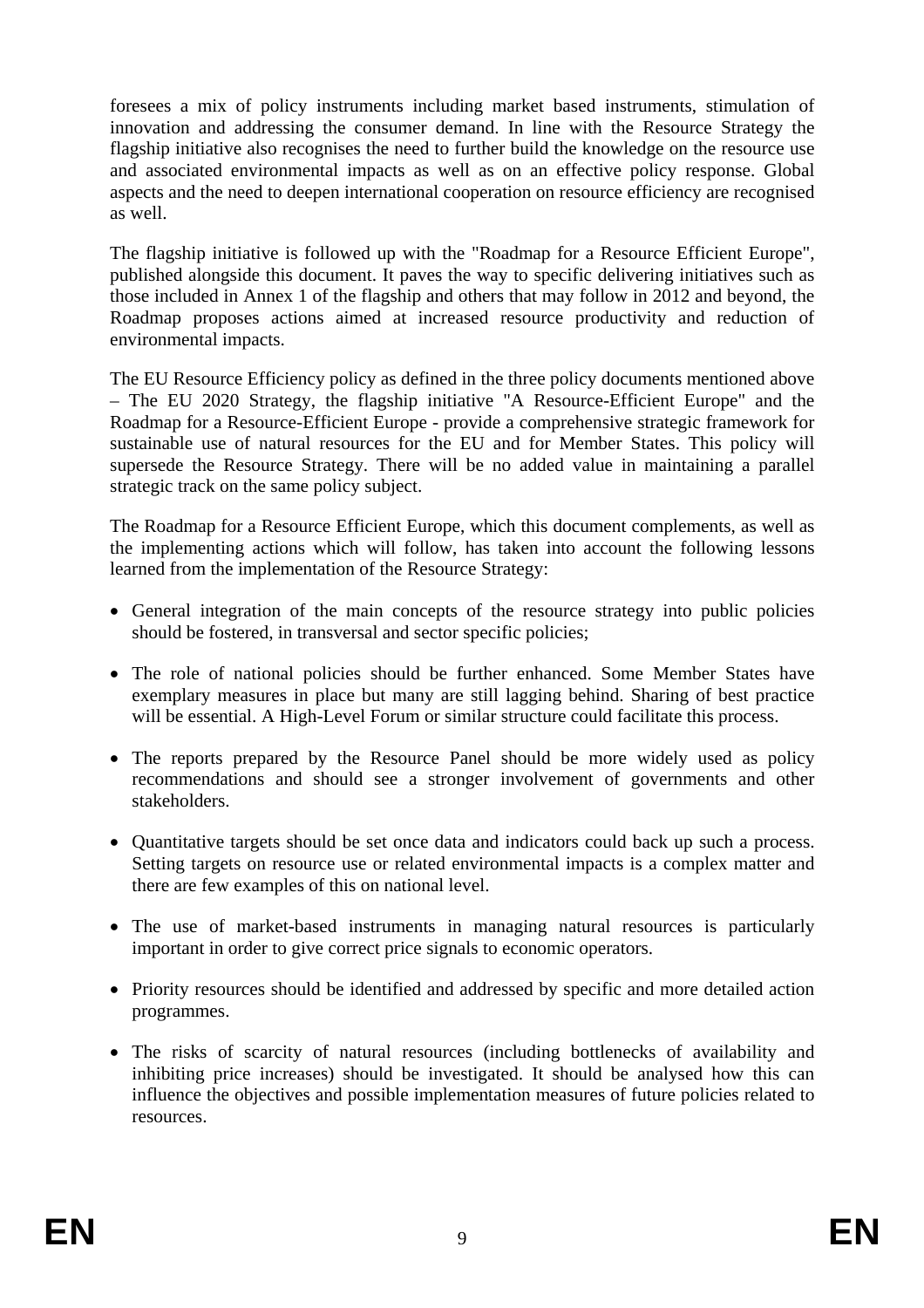• Investment in further research is necessary, e.g. on the links between resource use and environmental impact and on the resource use outside of the EU driven by consumption in Europe.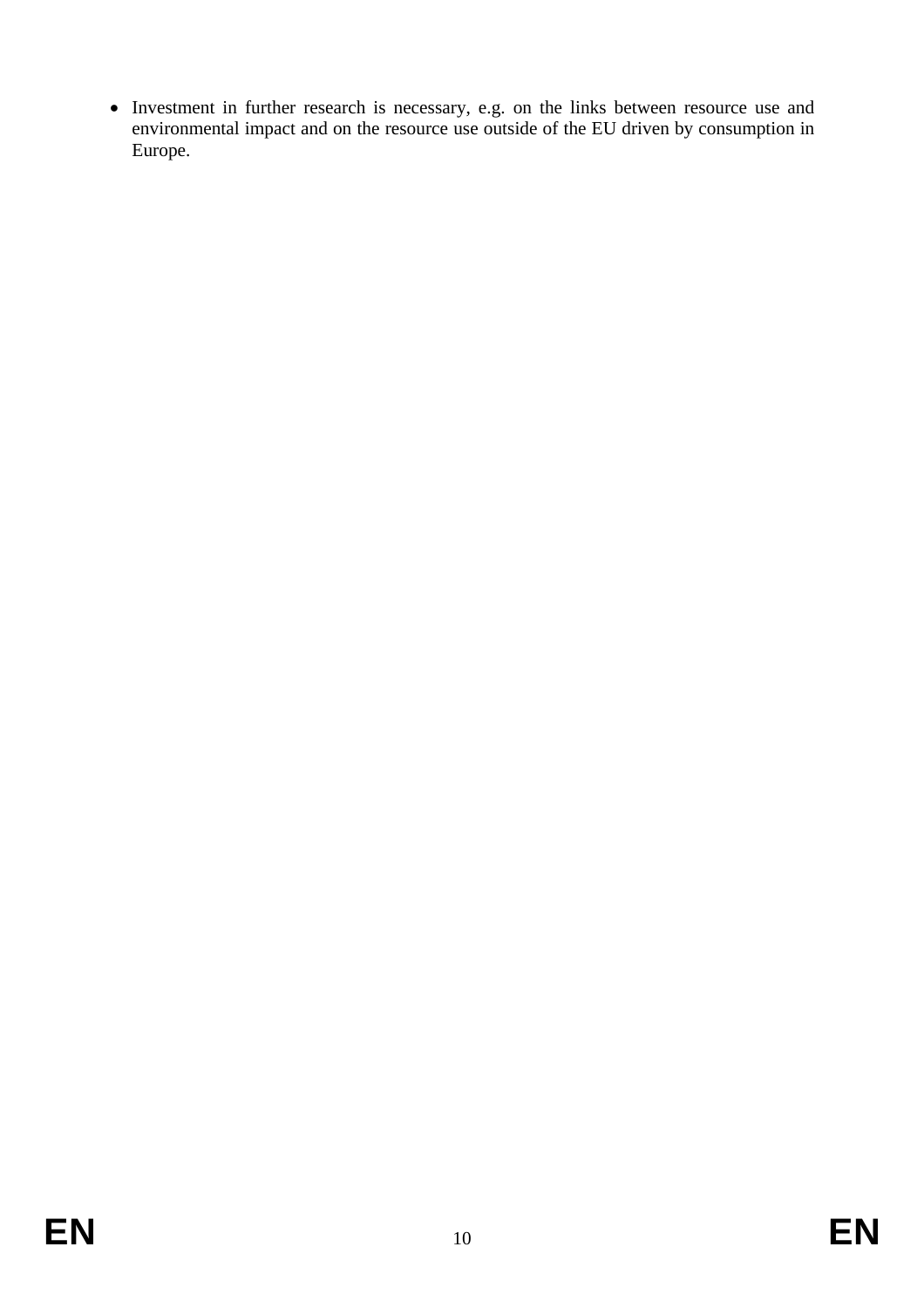# **ANNEX I**

#### **INITIATIVES IN MEMBER STATES LINKED WITH THE SUSTAINABLE MANAGEMENT OF NATURAL RESOURCES**

#### **1. INTRODUCTION**

The Resource Strategy recommends the member states to develop their own measures and programmes to achieve a sustainable use of natural resources. The responsibility is however left with Member States, to take the strategy's key concepts into account, when developing their national resource policies.

Member States employ different kinds of initiatives in order to achieve these objectives such as strategies, programmes, road maps and market based instruments and a sample is presented below. The measures either cover natural resources in general or focus on a specific individual or group of resources and they may moreover target specific stages of the life cycle. Depending on the aimed resources and life cycle stages, various sectors can be targeted. The various initiatives moreover focus on different economic agents, such as consumers, citizens, producers and SMEs, and can aim at changes from the micro to the macro scale.

Below follows a presentation of some interesting examples of member states initiatives on various levels. In many cases, the initiatives are too recent to be able to properly assess their impact at this stage. This is in no way an exhaustive list but serves to illustrate the varying kinds of approaches taken across the EU.

#### **2. NATIONAL SECTIONS**

#### **Austria**

The country has experienced relative decoupling during the period 1990 to 2007 but with continuing increasing domestic material input. The strong growth of imports makes estimations of related hidden or indirect material flows a very important topic.

In order to deal with these issues, the country is developing a national resource efficiency action plan, which aims to achieve an absolute decoupling of economic growth from resource use and environmental impacts. The plan considers equally the reduction of environmental impacts and the reduction of primary resource consumption including the potential for efficiency gains over the whole life cycle in a systematic way.

The basic idea is to gain good knowledge on the existing initiatives and develop good contacts with the stakeholders involved. It is clear that several initiatives already exist which address certain potentials for efficiency improvements on different stages of the life cycle and the task of the action plan is partly to give these a common direction and guidance for becoming mutually supportive and at the same time coordinate relevant stakeholders. New measures have also been suggested such as strategies on the level of enterprises, support of eco-efficient innovative technologies, communication of efficient technologies, techniques and use and improvement of indicators and data.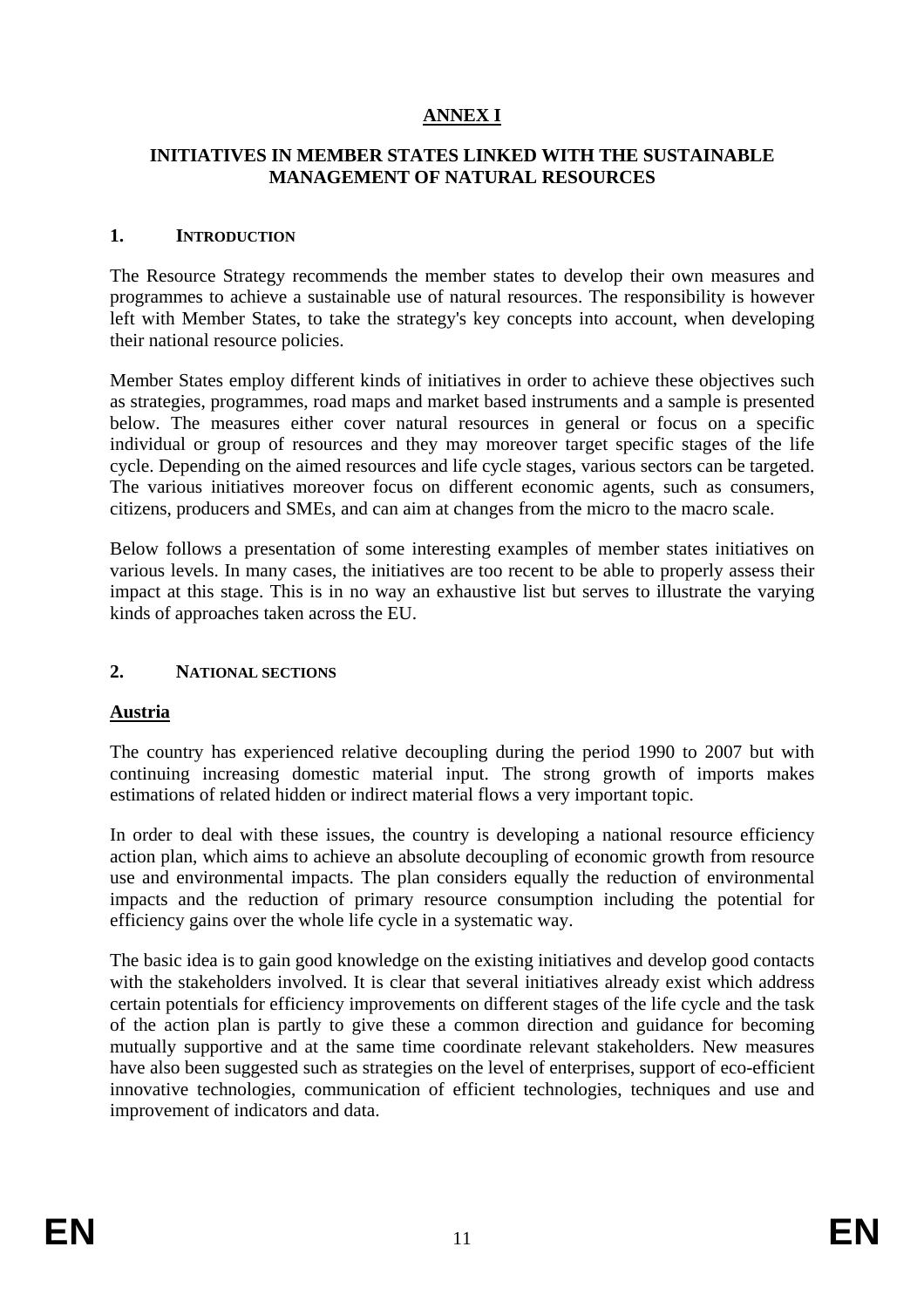The aim is to see total resource consumption decreasing in absolute in the long term and the resource productivity increasing by a factor 4. Domestic Material Input by material category, per GDP and per capita but also Raw Material Consumption expressed as Raw Material Equivalent are used as progress indicators.

## **Denmark**

Denmark is set to gradually see a tax reform come into force 2010-2019, which reforms or establishes environmental and energy taxes with the specific aim of changing behaviour towards less resource use by increasing the relative cost of resource intensive products, technologies, energies and habits.

Industries from all sectors will be affected and so will households but the increase in taxes on energy by about 15% will obviously mainly impact energy-intensive sectors. This tax is differentiated between space heating and energy used in production processes and it is balanced according to the energy content in different fuels. The tax, which is effective for diffuse polluting sources, is used in parallel with the EU emission trading scheme, which in turn is adapted to a relatively small number of polluters generating high levels of pollution. The instruments thus complement each other and considerations will be given to avoid double-taxation. Households using fossil fuels for heating will also be affected. A green check will be provided to households in order to mitigate a negative short-term impact, instead aiming at a neutral one. In the long term, on the contrary, as they adapt their behaviour in terms of energy consumption and turn to more energy-efficient technologies and while still enjoying the green check, households may well benefit from the scheme. In addition to this, households will benefit from the global shift of taxation burden from labour to energy as the tax reform aims at reducing the marginal income tax for all people active on the labour market.

It has been shown previously that energy taxes have not managed to have an important impact on the transport sector. In the coming reform, this sector will instead be targeted by a specific set of taxes including road pricing for lorries, tax on vans depending on fuel consumption standards, tax on company cars etc, all with the intention of promoting a shift towards more sustainable and low-carbon transportation modes. Moreover, the 50% rise of the waste water tax targeting phosphorus and nitrogen gives incentives to discharge less polluted water. Regarding waste, several changes are foreseen.

The main difficulty as regards the implementation of the reform as seen from the business is the potential impact on the country's economic competitiveness. Taxation is however likely to reduce the overall consumption bills and, thus, the production costs, but the timing for this may obviously depend on the sector and the respective potential technology lock-ins. It should be mentioned that even though all member states have energy taxes, only a few have CO2 taxes. Sweden and Finland introduced this jointly with Denmark in the early 90s and Slovenia now has a similar tax.

There are no direct targets on resource use but the ones to be used are linked to greenhouse gas emissions, to recycling and landfill and to the reduction of discharge of phosphorus and nitrogen in water. Indicators are closely linked to these, such as fossil fuel domestic consumption, waste generation and water consumption and quality.

## **Estonia**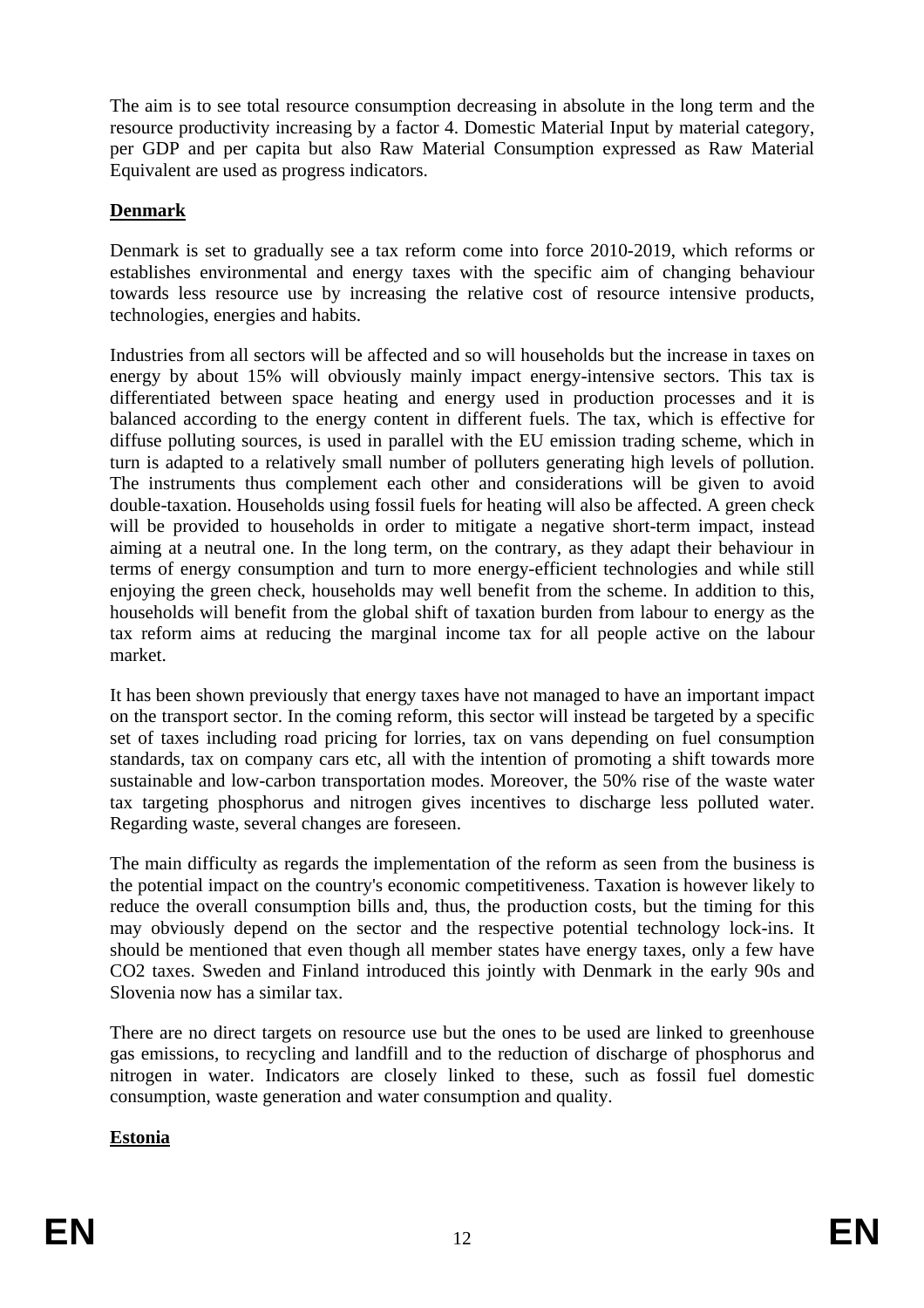Estonia has adopted several policy documents governing mineral resource extraction, which provides the rules and principles for the exploration, protection and use of the minerals, with the purpose of ensuring an economically efficient and environmentally sound use of the earth's crust.

There is a range of instruments to foster better extraction practices as e.g. minimum standards for extraction permits, mining land rent, minimum standards and periods of restoration time for disturbed land, national annual extraction quotas and taxes, standardised environmental impact assessments and extraction volumes reporting. Quantitative targets are being used, such as the reuse of construction demolition waste from 40% in 2008 to 60% in 2020. Specific targets and linked indicators are linked to rate of consent from local authorities allowing extraction activities, reduction in breaches of extraction regulation due to new control system, rate of regular inspection of mining sites, increased rate of reuse of various by-products from extraction of natural resources and of construction demolition waste and reduction of waste material from processing slate gravel. Initiatives are too recent to be consistently assessed but they are overall considered as successful even though certain guidance is still thought to be too vague.

## **Finland**

The 2009 Natural Resource Strategy presents a vision for Finland for 2030 and it promotes the concept of using resources in an intelligent way by aiming at four key strategic goals; becoming a thriving bio-economy generating high added value, utilising and recycles material flows effectively, regional resources generating both national added value and local wellbeing and, finally, taking initiatives and leading the way in related topics. While the level of domestic resource usage has been stable during the last years, the volume of imported materials is increasing rapidly.

The strategy takes a long term and holistic approach of the use and conservation of natural resources and it does so for a range of resources (however climate change and water footprint are probably the most important environmental impacts for the strategy) and across sector borders. It seeks to involve all industrial as well as social sectors. This together with the fact that it integrates resources efficiency with business opportunities makes it a quite unique initiative in Europe even if it is still too early to properly assess its efficiency and impact. It however gives future orientation on a range of topics including e.g. enhanced control of the material cycle, product-centred resource efficiency and the interaction between rural areas and growth centres.

As already mentioned, its implementation follows a work plan, with a step wise iterative process working against strategic goals, which are being reviewed periodically. A set of development projects (e.g. the development of expertise on the reserves and characteristics of various types of biomaterials, the establishment of biorefineries and the development of calculation methods and measures to express the use of natural resources and material flows) are implemented to translate the strategy's principles into concrete actions. The targets presented are mostly related to municipal waste.

# **Germany**

Since 2002, Germany is pursuing the target of doubling the raw abiotic material productivity from 1994 to 2020 (the amount of abiotic primary material used to produce one unit of GDP). The Ministry of Environment strengthens this even further in their 2008 Resource Efficiency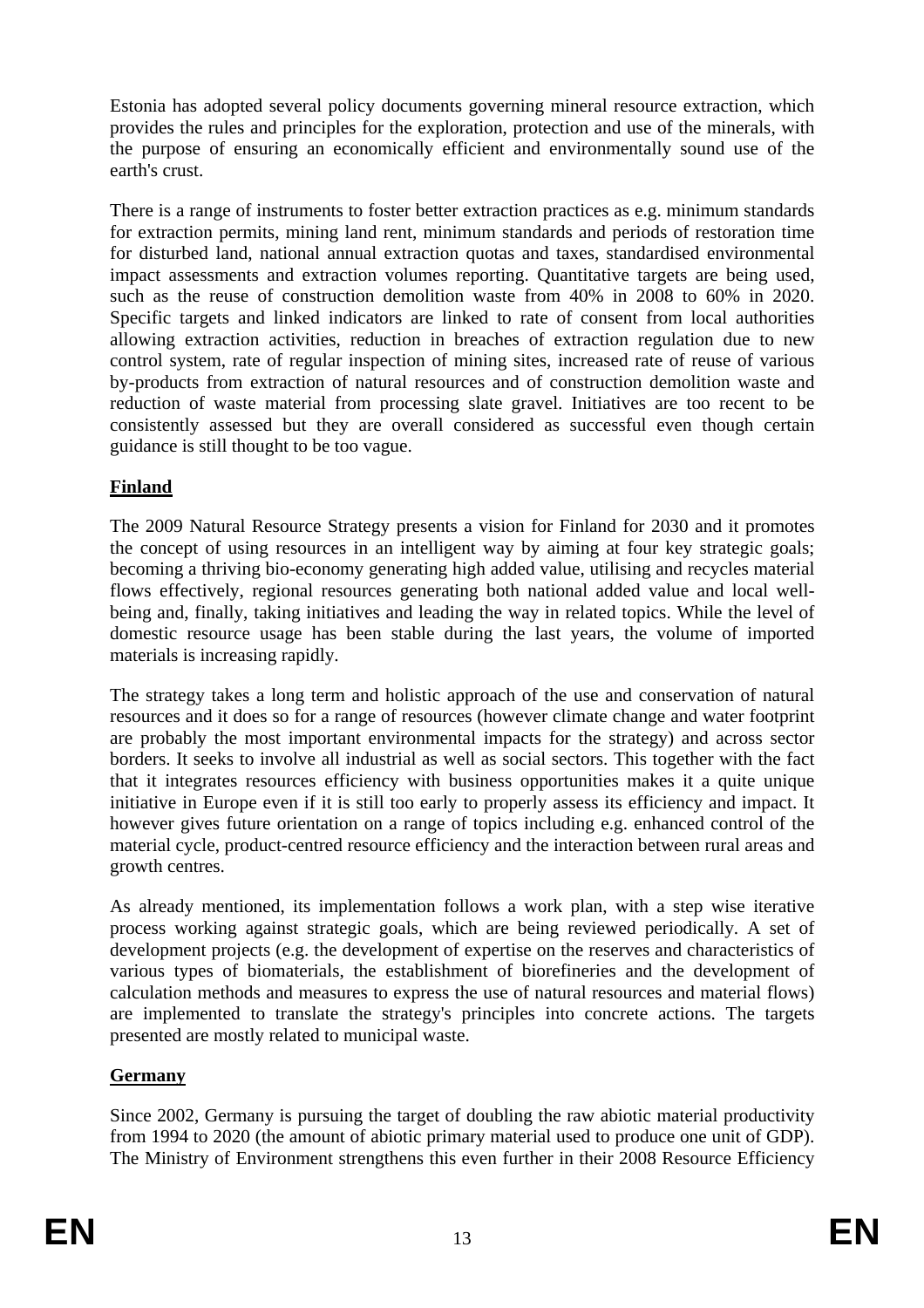Strategy, by promoting the factor 4 (quadrupling the resource productivity) beyond 2020. This is a rare attempt in the EU to set quantified targets regarding overall resource use. Based on these ambitious targets, policy processes as well as practical initiatives are structured. All industrial sectors including final consumers and public purchasers are targeted, but with special focus on steel, copper, housing, construction and environmental technologies industries.

Fact-finding studies and a dialogue process have been implemented, and other tools have been proposed such as strengthening of existing as well as new limit values for products and technologies, strengthening of reporting and labelling requirements, stronger take back obligations and minimum recycling quota, green public purchasing, determination of resource efficiency potentials in core branches and development of integrated strategies, analyses of resource use and related environmental impacts by branches, material systems and functions.

The overall raw material productivity in Germany increased with 35% from 1994 to 2007 and, thus, progress remains to be made to reach the 2020 target. The needed progress becomes even more evident if taking into account the larger hidden flows, or the "backpacks", of the increasingly imported finished and semi-finished products. Studies attempting to take these into consideration result in strikingly lower material productivity. Whatever method used, it is still too early to separate any impact from the strategy from the general trend. E.g., the recent increase in price volatility of imported metals has resulted in a higher awareness of the scarcity of raw materials and this also drives resource efficiency regardless of the strategy.

A major part of the ongoing work is the development of a number of local initiatives in different *Länder*. One of them is the Efficient Agentur set up in North Rhine Westphalia, which has developed a tool box with a range of consulting service, aiming at helping SMEs improving their resource efficiency through their production processes, avoiding waste and hazardous emissions with instant results (as opposed to "just" comply with environmental legislation). One of the tools is the so called PIUS-check, an auditing system, which allows analysing the relevant material flows, comparing the efficiency of current production technology with best available technologies and to conclude recommendations for improvements. Part of the costs of this service is covered by the national clean production programme. Since the beginning of the programme in 2000, more than 500 PIUS-checks have been conducted (more than 4% of all SMEs in industrial production) with a substantial amount of measures with a pay-back time shorter than two years were identified. In about 70% of the PIUS-checks, the suggested measures include implementation of new production equipment and in the remaining 30% organisational changes. The progress indicators used are typically total production cost, raw material cost, energy consumption, water consumption greenhouse-gas emissions. The companies are assisted in applying for financial support to implement the proposed measures. The available funding schemes are an important driver for the SMEs to adopt cleaner production methods and more than 40% of the audited SMEs did so. It is estimated that, for every euro invested, 2.4 Euros were saved.

The Agentur actively approaches companies that may benefit from the PIUS-check but in about half of the cases the contact was initiated by the companies themselves.

This programme has been particularly successful in assisting SME with adopting clean production processes and to create greener products faster, especially in the metal processing and finishing sectors as well as in the food processing industry. A major success factor is the clear communication of transparent quantification of costs and potential savings linked to resource use, on the company level, as opposed to presenting macroeconomic figures. Success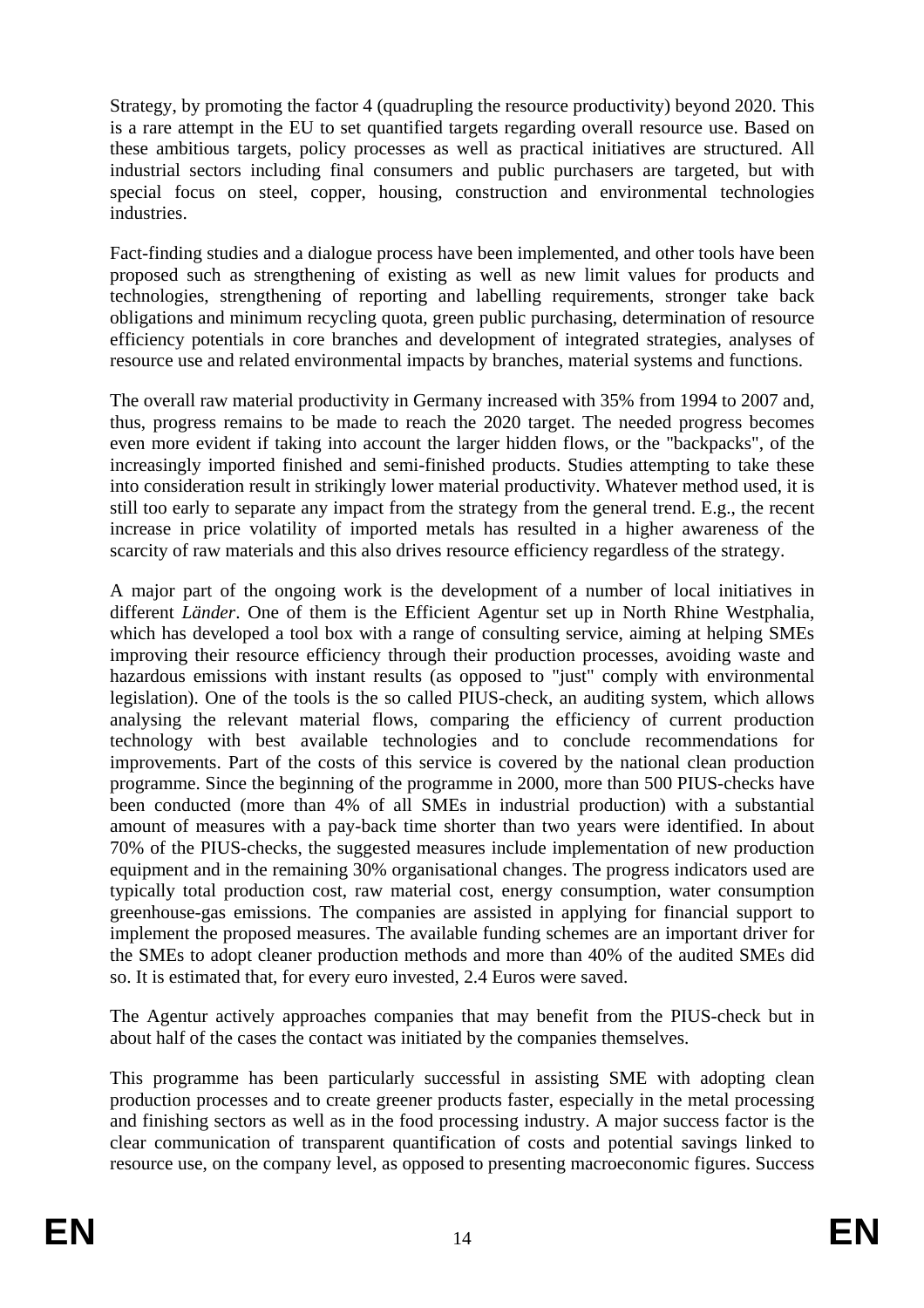can however also be attributed to the good cooperation between industries, industry associations, regional government and national institutions as well as the mix of consulting, information, dissemination networking and organisational and financial support.

# **The Netherlands**

In the Netherlands, with the experience of increasing use of biomass and the expected continuing increase in order to achieve the Dutch target regarding share of renewable sources in the 2020 final energy consumption, imports of biomass are becoming increasingly important. In order to achieve the national objective of 23% of biomass in the energy mix by 2030, as much as 60-80% of bio-based material would have to be imported. The net reduction in greenhouse gas emissions is however questioned in case land-use for biomass is associated with clearing forest, with conversion of peat land as well as with high fossil energy inputs for machinery, fertilisers and other agrochemicals. The use of biomass must thus meet certain sustainability criteria in order not to shift the environmental burden to other resources or other places, the latter being of particular importance with increasing imports.

The Netherlands Standardisation Institute is developing standards to ensure the sustainable production of biomass along the whole chain, with the aim to help companies as well as consumers adopting more sustainable consumption patterns. The instrument builds on voluntary commitments by companies involved in the production, processing use of biomass and it sets out specific criteria based on minimum requirements for sustainable biomass production. Linked to this is a certification system where audits are to be performed in order to verify that applicants meet the sustainability criteria regarding greenhouse gas emissions, competition with food or other local application, biodiversity, environment, prosperity and well-being. The measure is not yet in place but is thought to provide for a transversal and systemic approach that considers potential impacts of biomass production and use on a large range of natural resources and the standards are likely to be adopted at a larger scale in the upcoming policies on natural resources management. On the more practical side, the flexibility of the certification, especially the provisions for small-holders, enables most of the companies to get involved in the initiative. The approach will however most likely run into various difficulties which will need to be worked on to overcome. The main threat is probably the difficulty to estimate the complex and interlinked real impacts on natural resources along the whole chain but, likewise, the impacts of the biomass competition with food demand and other land uses will pose problems in the actual use of the criteria.

Once these problems have been overcome, there do not seem to be major obstacles in transferring this tool to other member states or even to the EU level, other than adapting the criteria to the specific national contexts.

# **Portugal**

Portugal adopted a law establishing the organised waste market in 2009. The aim is to set up various online waste transaction platforms which are meant to bring together all producers of non-hazardous waste and material consumers which comply with the terms in the Waste Framework Directive. The aim is to enhance the recovery of materials and thereby prolonging their life cycle, cutting the demand for raw materials and promoting industrial symbiosis. The platforms are to be managed by private entities. There are no identified targets, while the broad aim obviously is to reach the targets set out in the EU Waste Framework Directive. No indicators to monitor progress are suggested.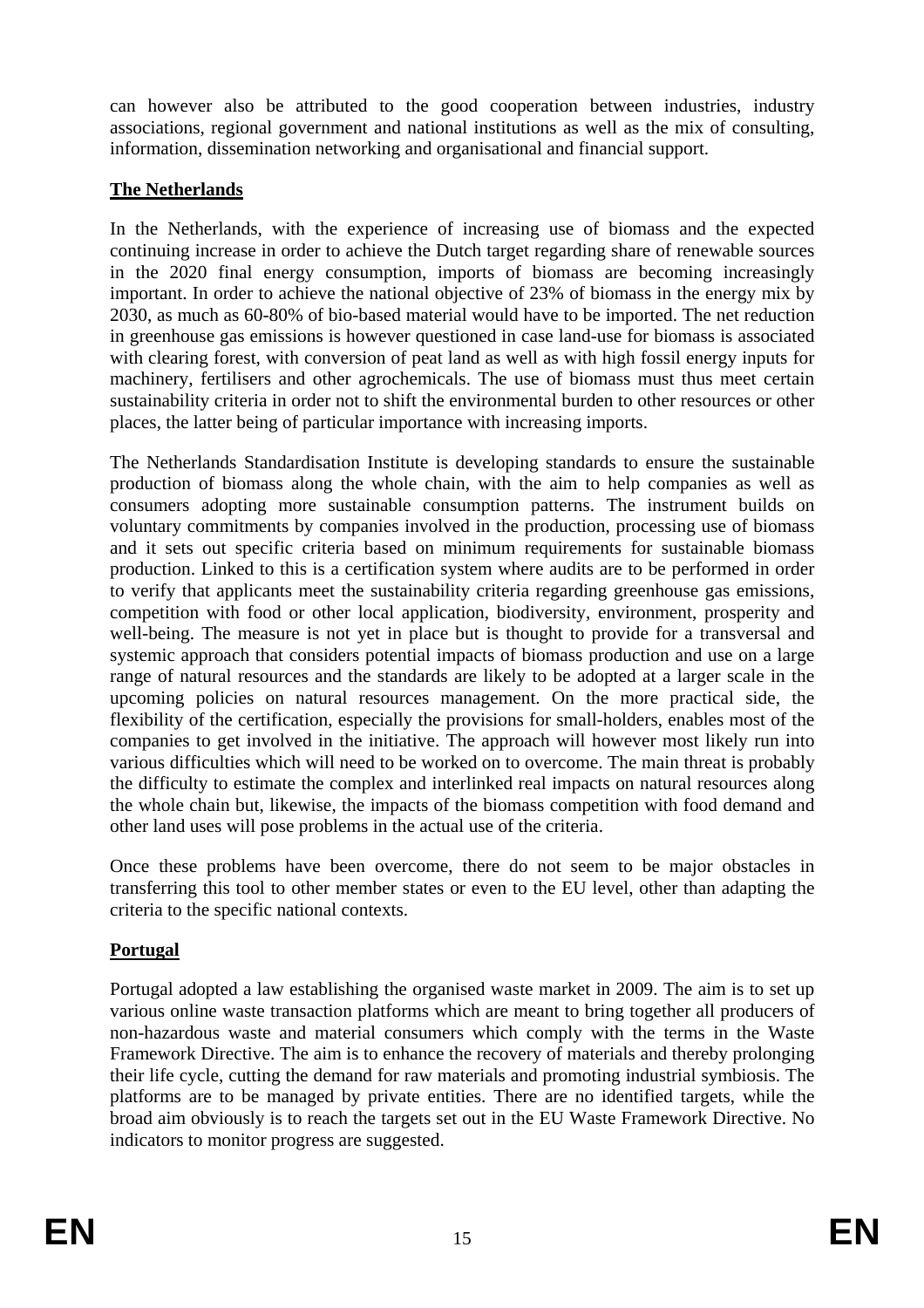Similar types of instruments have already been introduced in e.g. UK, France and Italy and also at a regional level in some member states. The implementation of such a tool at the EU level should not encounter major difficulties as the legal framework already exists even though there are significant differences in interpretation among member states. In particular, the up scaling of the waste market for specific waste streams to the EU level could be considered as the national markets might not be large enough to make the establishment of a market worthwhile.

## **Sweden**

Another tax targeting behaviour is already in place in Sweden, where the carbon dioxide tax has resulted in a significant reduction of the fossil fuel consumption. This is in particular the result of the adoption of more resource efficient technologies. The tax was initially introduced in 1991 (jointly with Denmark and Finland) and has been progressively tightened since then with the last modifications in 2009. Sweden has used an explicit strategy of a global shift of taxation from labour to energy; however tax revenues are not labelled for a specific use. In this case, it is the release of emissions which is taxed and, hence, the measure primarily addresses the environmental impact of resource use even though in practice it also contributes to reduce the actual consumption of resources. There is no specific target for the CO2 tax, which is one of several tools to reduce negative impact on the climate. The overall target for the share of renewable energy is 50% by 2020 and in the transport sector 10%. Moreover, between 2008 and 2020, the energy intensity should reduce with 20%. The aim is to see a reduction of emissions by 40% between 1990 and 2020. The tax is used in parallel with other market based instruments such as the certificates for electricity produced from renewable energy sources introduced in 2003 and the EU emission trading scheme. Other existing market based instruments could be tightened if considered necessary.

Changes in the Swedish energy and carbon dioxide taxation are considered to have had a great effect on emissions. Estimates indicate that emissions of CO2 in 2000 were at least 5000 k tonnes lower than what they would have been without changes in the 1990s. The tax is however not the only contributor to reduced emissions. Between 2001 and 2006, a Green taxation shift was carried out worth slightly over SEK 17 billion. Legislation and economic instruments in the waste management sector as well as support for local climate work by investment support have contributed substantially, together with the green electricity certificates system.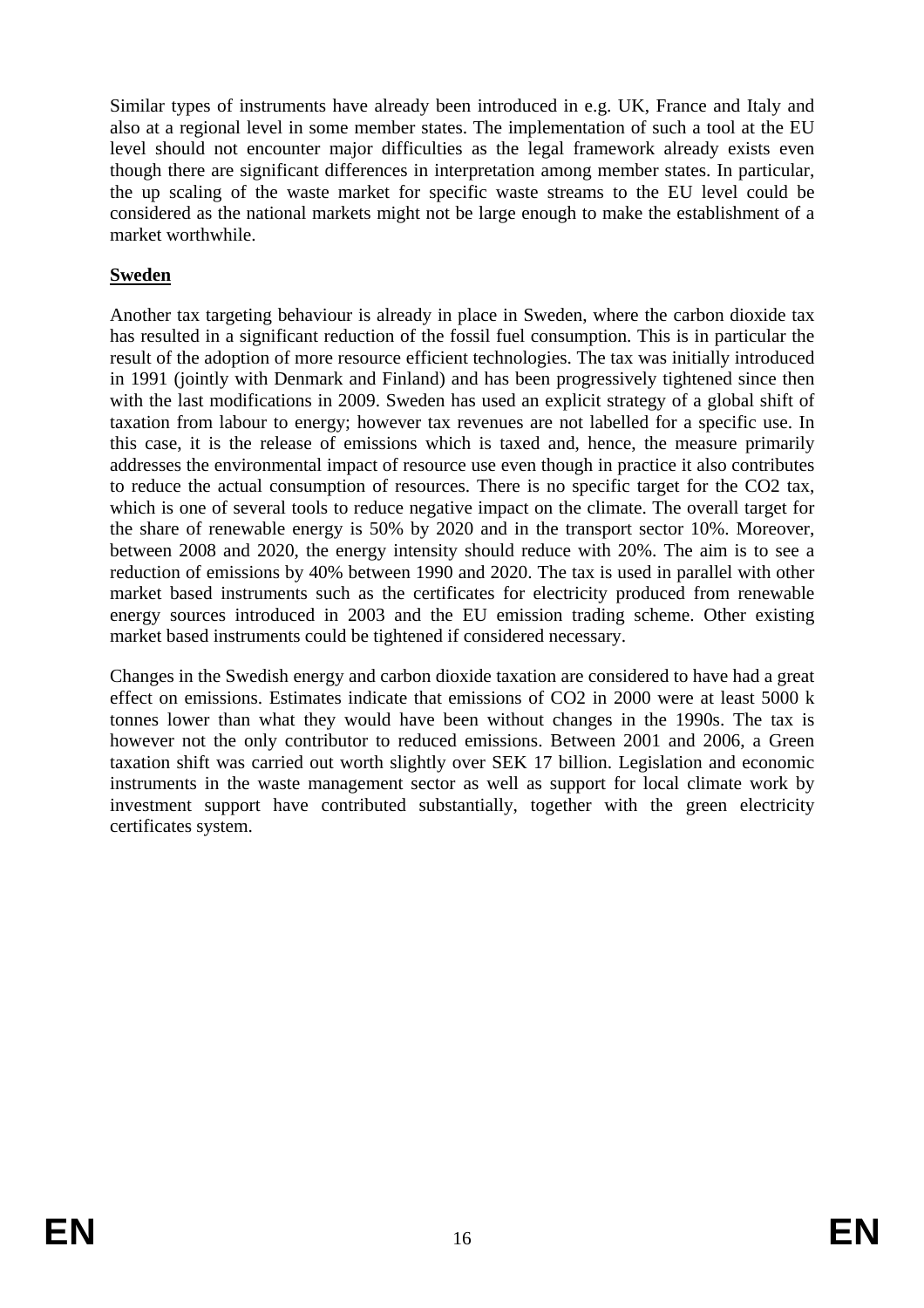# **ANNEX II**

#### **EXAMPLES OF IMPLEMENTING THE OBJECTIVE AND CONCEPTS OF A SUSTAINABLE USE OF NATURAL RESOURCES IN POLICIES**

#### **1. EXAMPLES OF INITIATIVE IN THE EU**

The EU Sustainable Development Strategy<sup>19</sup> already presented operational objectives related to improved resource efficiency, environmental impacts, respecting regeneration capacity of renewable natural resources, applying the concept of life-cycle thinking and promoting reuse and recycling.

The **Sustainable Consumption and Production/Sustainable Industrial Policy (SCP/SIP)** Action Plan<sup>20</sup> proposes concrete actions to foster the sustainable use of natural resources, including actions on improved resource efficiency. As part of the Action Plan, the European Commission is examining the feasibility of including resource efficiency in implementing measures of the **Eco-design for the energy-using products Directive**<sup>21</sup>. This could concern for instance increased use of recycled materials/products, improved recyclability and durability of products and less use of "critical" materials or materials with high environmental impacts. The Action Plan moreover seeks to strengthen and extend the EU **Eco-label Regulation**<sup>22</sup> and the **Energy label Directive**<sup>23</sup> as well as the use of **Green Public Procurement**.

The new Waste Framework Directive<sup>24</sup> builds further on both **Thematic Strategies** on the Sustainable Use of Natural Resources and on the Prevention and Recycling of Waste<sup>25</sup>. It makes several elements legally binding, notably the requirement for waste policy to consider the whole life-cycle of materials in waste policy development. The report on the implementation of the Thematic Strategy<sup>26</sup> includes recommendations to better 'target' waste streams incorporating materials having "a negative environmental and health impact over their entire life cycle". The report also identifies the main efforts accomplished to "use waste as resource". Recycling rates are increasing in the European Union with significant differences between Member States performances

The **Climate and Energy Package<sup>27</sup>** sets out how to cost-effectively cut greenhouse gas emissions in absolute terms, within the ETS and outside its scope and, hence, bring about absolute decoupling of emissions from growth. Linked to the target of increased renewable energy use in transport and the importance that biofuels will play in the transport area, sustainability criteria including greenhouse gas performance, biodiversity and certain types of

 $^{19}$  COM(2007) 642

 $20$  COM(2008) 397

<sup>&</sup>lt;sup>21</sup> Directive 2009/125/EC

 $\frac{22}{23}$  Regulation (EC) No 66/2010

 $\frac{23}{24}$  Directive 2010/30/EU

 $2^{24}$  Directive 2008/98/EC

<sup>&</sup>lt;sup>25</sup> COM(2005) 666

 $26 \text{ COM}(2011) 13$ <br>  $27 \text{ COM}(2008) 20$ 

COM(2008) 30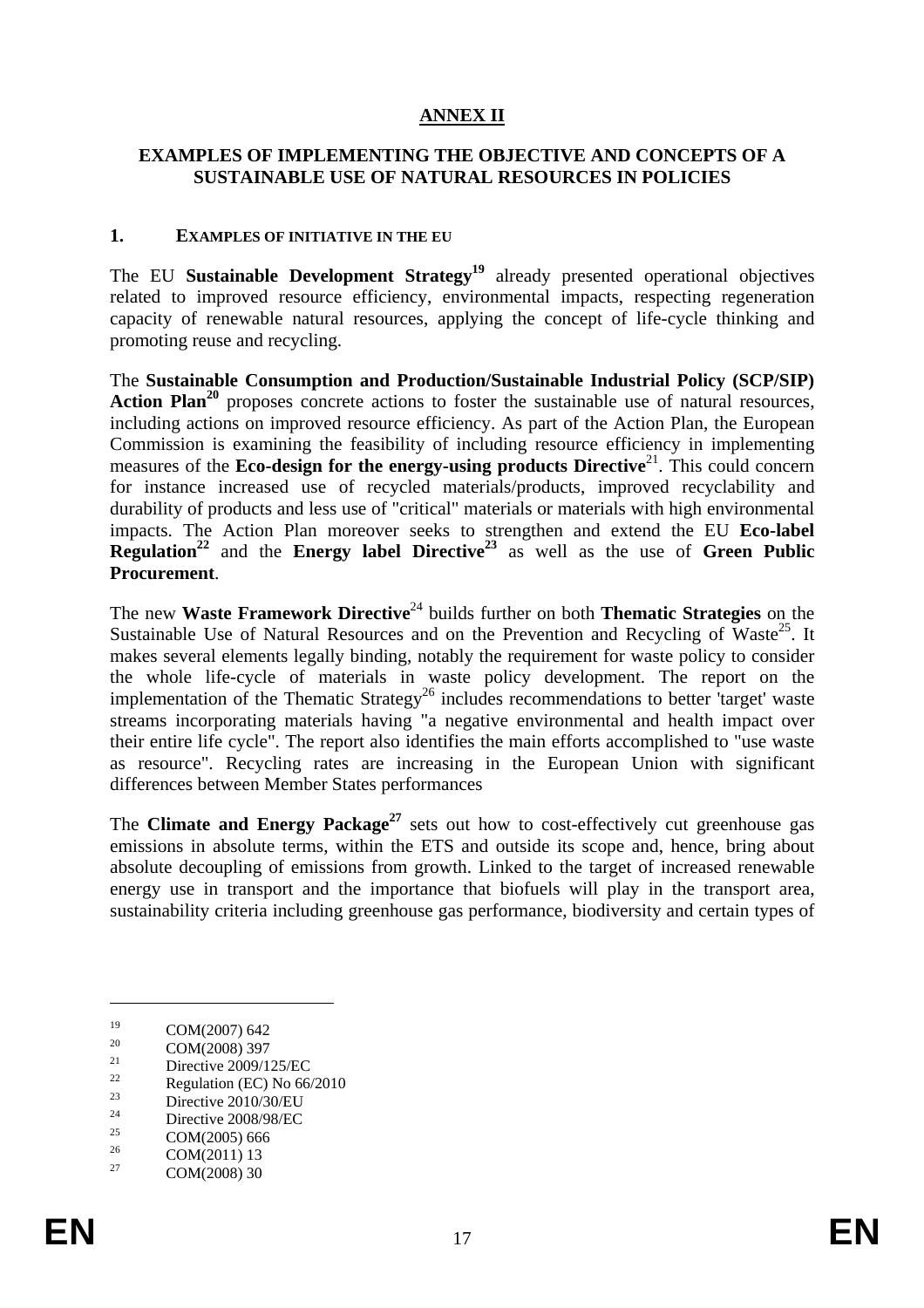land use changes are proposed. The package furthermore creates pressure to improve energy efficiency which is addressed directly in the **Energy Efficiency Action Plan28**.

EU policies on air quality and air emissions, such as the **National Emission Ceilings for Certain Atmospheric Pollutants**29 and **Ambient Air Quality and Cleaner Air for**  Europe<sup>30</sup>, have been a major driver for reducing the impacts of natural resources. By reducing air pollution from industry, e.g., the sustainable use of resources has been promoted and significant reductions in air pollution over the past years have been achieved irrespective of the economic growth in the affected sectors. EU air quality and emission control measures are a major driver for eco-innovation and green growth.

The **Recycling Lead Market**<sup>31</sup> initiative aims at encouraging demand for products with recycled materials that provide a life-cycle environmental benefit. The **Bio-based Products**  Lead Market<sup>32</sup> aims to promote the development of sustainable products from renewable raw materials, e.g. bio-based chemicals and plastic and has seen developments in the areas of methodology for the sustainability assessment of bio-based products as well as of standardisation of methodologies.

In 2008, the Commission launched The **Raw Materials Initiative<sup>33</sup>**, which established an integrated strategy to respond to the different challenges related to access to non-energy and non-agricultural raw materials. The initiative is based on three pillars: ensuring a level playing field in access to resources in third countries; fostering sustainable supply of raw materials from European sources and boosting resource efficiency and promoting recycling. A followup Communication was adopted earlier this year, which presents actions aimed at meeting the EU's future raw mateiral supply needs. The underlying idea of the communication is however access to material and the related competitiveness aspect

The Resource Strategy also explicitly refers to the integrated impact assessments for a thorough consideration of economic, social and environmental issues and for the application of life-cycle thinking. The approach presented in the European Commission **Guidelines on Impact Assessment<sup>34</sup>** is built on these general concepts and it requires the consideration of the interactions between natural resources.

The **Communication on water scarcity and droughts in the European Union<sup>35</sup> aims at** ensuring sustainable water availability. It calls for policies to ensure that human activities do not contribute to the pressure on scarce water resources and it stresses the need to adapt economic activities to the level of water available locally. It points out how priority should be given to water savings and water efficiency measures. Only if the functioning of the water cycle is fully considered, will water quantity issues be efficiently addressed. It recommends

<u>.</u>

<sup>&</sup>lt;sup>28</sup> COM(2006) 545

 $^{29}$  Directive 2001/81/EC

 $30$  Directive 2008/50/EC

COM(2007) 860,

http://ec.europa.eu/enterprise/policies/innovation/policy/lead-market-initiative/recycling/index\_en.htm<br>
COM (2007) 860;

http://ec.europa.eu/enterprise/policies/innovation/policy/lead-market-initiative/biobased-

products/index\_en.htm<br>  $\frac{33}{24}$  COM(2008) 699

 $\text{SEC}(2009) 92$ <br>35  $\text{COM}(2007) 41$ 

COM(2007) 414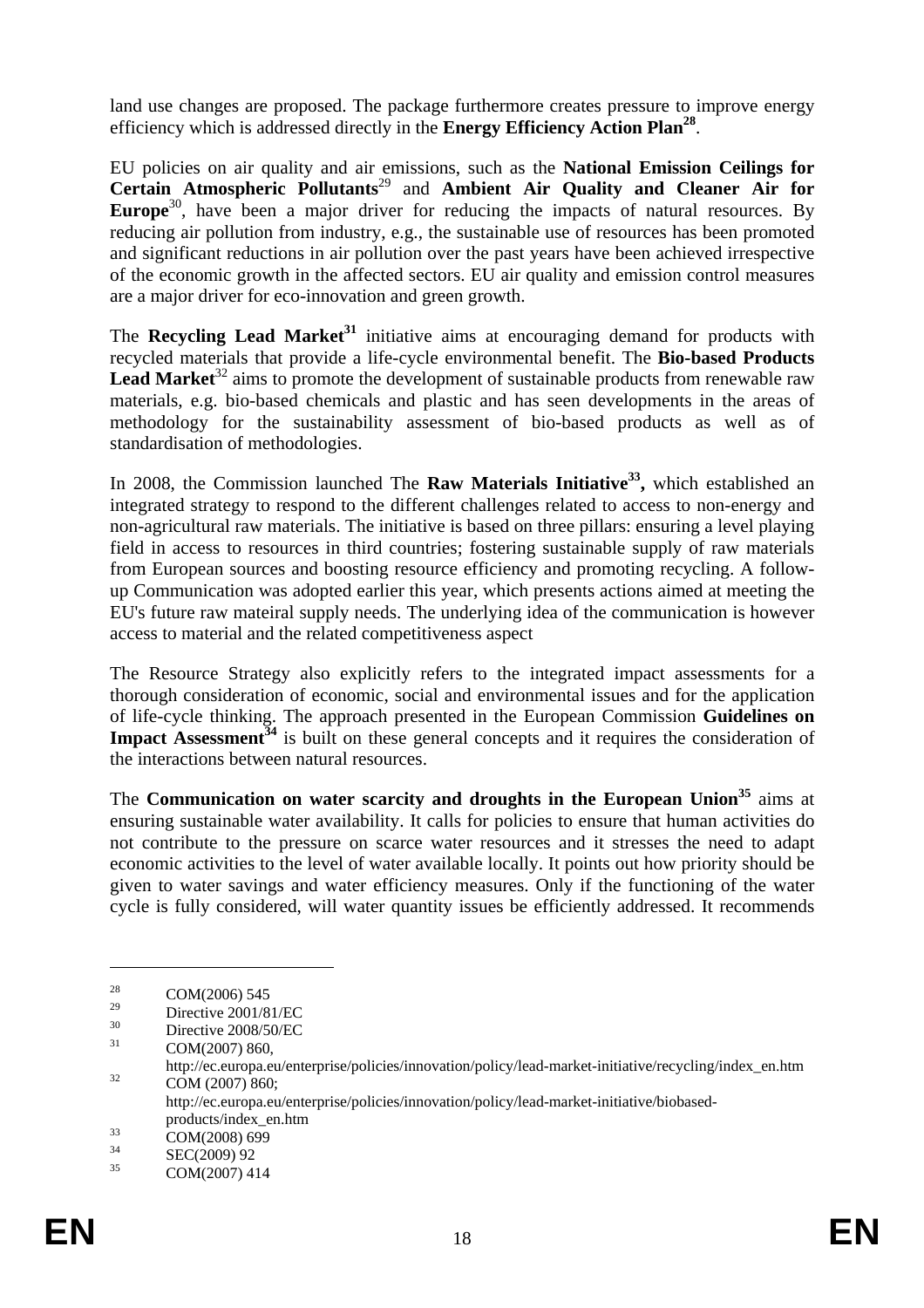integrating further water issues into all sectoral policies to ensure coherence across policy areas.

Sectoral policies offer opportunitites to foster diffusion and further integration of the different concepts. Appropriate examples in this respect are the transport and agricultural sectors, which both cover a range of resources. **Transport** policy<sup>36</sup> focuses largely on energy use and air emission reductions but does not seem to fully acknowledge the importance of the impacts related to the land use when developing transport infrastructure. The concept of decoupling is not referred to as such but is reflected by the recognition of the need to ensure mitigation of adverse environmental impacts. The optimisation of transport systems accounting for impacts of the different transport modes shows an underlying life cycle thinking while eco-efficiency is present in the form of energy efficiency.

Agricultural policy<sup>37</sup> takes into account a wide range of affected resources, and the efficient use of water, soil, land and biotic resources is an obvious precondition for a more sustainable agricultural sector. Decoupling is again not referred to directly but is reflected in the move towards reduced environmental impacts. There is no specific mentioning of a life cycle approach but the necessity to develop more integrated policies, taking into account resource and environmental concerns, is recognized.,As an example of a resource specific policy highly relevant to the agricultural sector, the **Soil Thematic Strategy**38 aims at preventing further soil degradation while ensuring a sustainable use.

The  $6<sup>th</sup>$  and  $7<sup>th</sup>$  Research Framework Programmes<sup>39</sup> have been funding a number of research projects aiming at supporting the implementation of resource policies, notably in the areas of Life Cycle Assessment methodology improvement, eco-design, industrial ecology, waste prevention, recycling, bio-refineries and sustainable consumption.

# **2. EXAMPLES OF INITIATIVES OUTSIDE THE EU**

Outside Europe, Japan appears to have realised that its high dependency on raw materials, combined with the significant environmental problems linked to the shortage of final disposal sites, made it necessary to apply sustainable materials management. The  $3R$  initiative<sup>40</sup>, with a set of laws and action plans, provides a core legislative framework based on life cycle thinking and the integration of resource, waste and product policies which has resulted in Japan today being a leading example of absolute decoupling between economic growth and material use.

Largely inspired by Japanese and previous European experiences, the Chinese Circular Economy Promotion Law from  $2008<sup>41</sup>$  aims at developing this paradigm across sectors and resources through a core strategic framework, with the purpose of simultaneously raising resource utilisation rates, managing waste, protecting and improving environment, and achieving sustainable development. The design of a core legislative framework as a basis for

 $\frac{36}{37}$  COM(2006) 314

 $\frac{37}{38}$  COM(2008) 306

 $\frac{38}{39}$  COM(2006) 231.

<sup>39</sup> http://cordis.europa.eu/fp6/dc/index.cfm?fuseaction=UserSite.FP6HomePage http://cordis.europa.eu/fp7/home\_en.html

<sup>40</sup> http://www.env.go.jp/recycle/3r/en/approach.html<br>
41 http://www.fdi.gov.cn/pub/FDI\_EN/Laws/law\_en\_info.jsp?docid=97504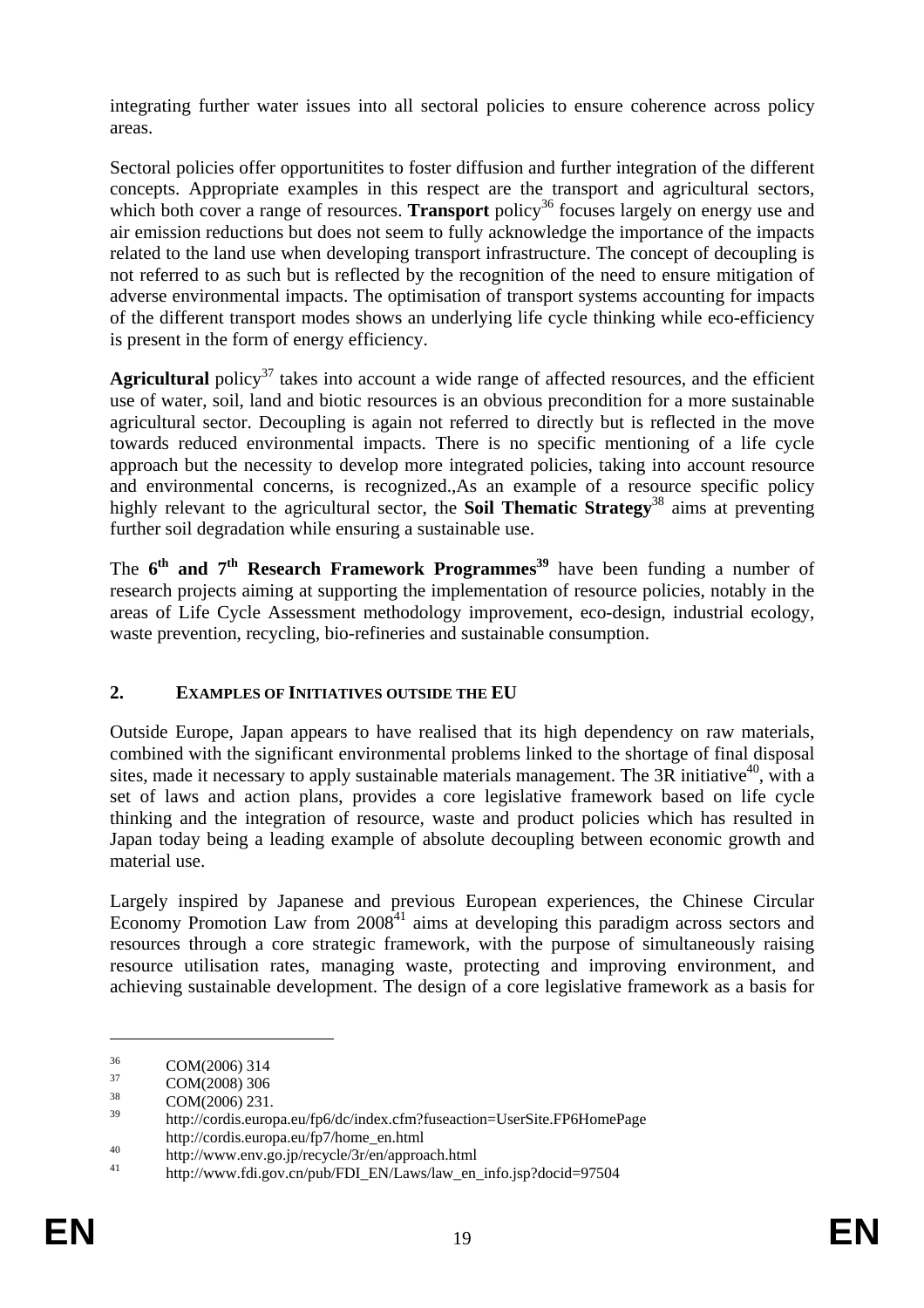future environmental legislation is remarkable in comparison with many countries that confine to non-binding guidelines or strategic documents.